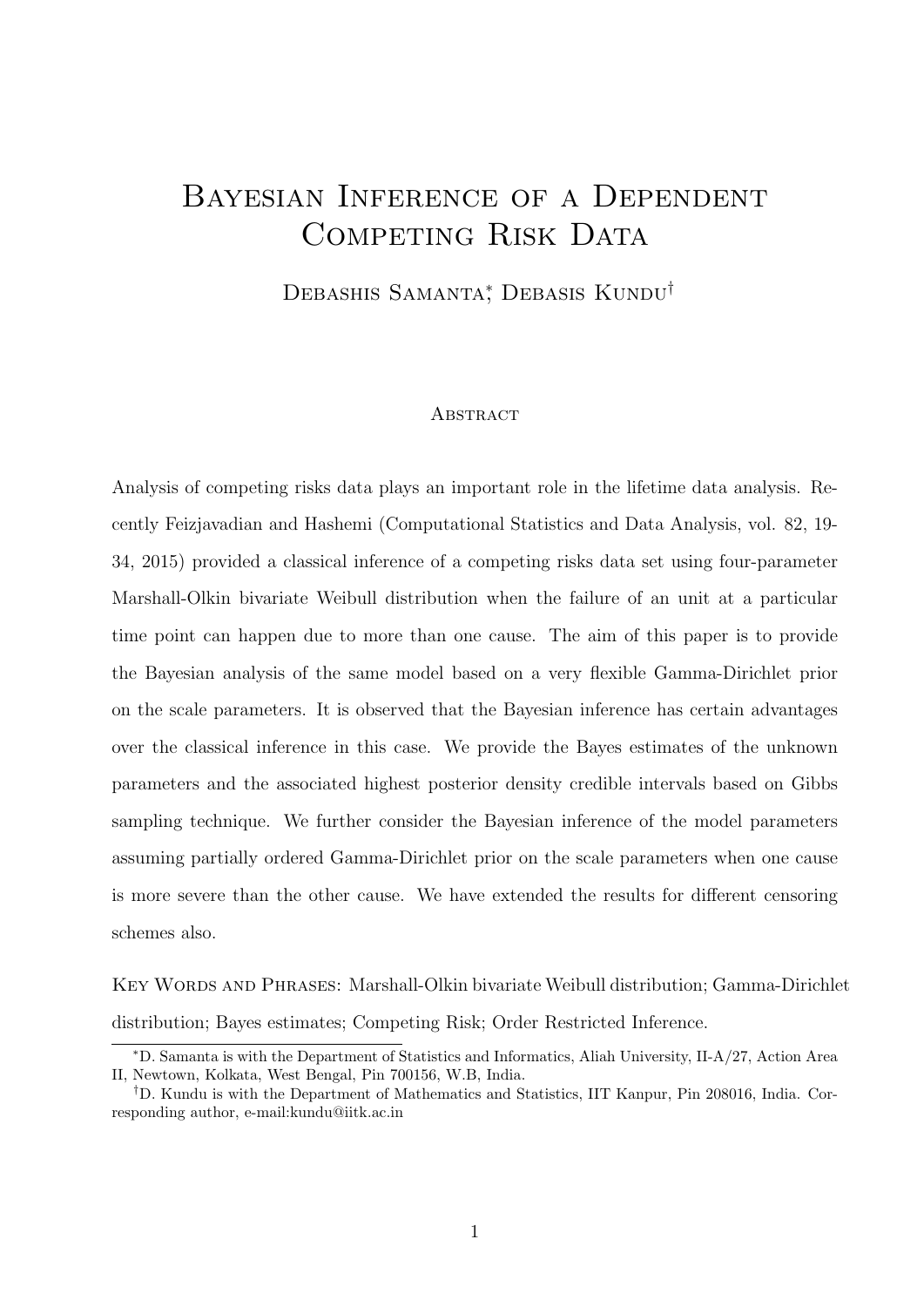### 1 INTRODUCTION

In lifetime data analysis an experimenter often wants to analyze data which have multiple failure modes. In the statistical literature it is known as the competing risks problem. There are mainly two different approaches to handle competing risks data. One is known as the latent failure time model of Cox (1959) and the other is known as the cause specific hazard rate model of Prentice et al. (1978). In case of exponential and Weibull lifetime distributions it has been shown by Kundu (2004) that both the models lead to the same likelihood function, although their interpretations are different. An extensive list of literature exits in this area, see for example Kalbfleish and Prentice (1980), Lawless (1982) or Crowder (2001) and the references cited therein. Most of the existing studies are based on the assumptions that the causes of failures are independent, although it may not be true in practice. It may be mentioned that there are some identifiability issues in this respect, see for example Tsiatis (1975).

The bivariate or multivariate lifetime distributions play an important role in analyzing dependent competing risk model. Bayesian inference of a dependent competing risk model assuming absolute continuous bivariate exponential distribution is studied by Wang and Ghosh (2003). When there is a positive probability of simultaneous occurrence of two causes of failure then Marshall-Olkin bivariate exponential (MOBE) distribution, introduced by Marshall and Olkin (1967), can be used to analyze the data. If the data indicate that the marginals have unimodal probability density functions (PDFs) then MOBE distribution will not fit the data. Due to this limitations, Marshall-Olkin bivariate Weibull (MOBW) distribution was introduced by Lu (1989). Later this distribution has been studied by several authors including Jose, Ristic and Joseph (2011), Dey and Kundu (2009) and Kundu and Gupta (2013). The analysis of dependent competing risk model using MOBW distribution is considered by Feizjavdian and Hashemi (2015). Bayesian inference of a series system with dependent causes of failure using MOBW distribution is provided by Xu and Zhou (2017). Different methods of estimating parameters of dependent competing risks using MOBW model has been studied by Shen and Xu (2018).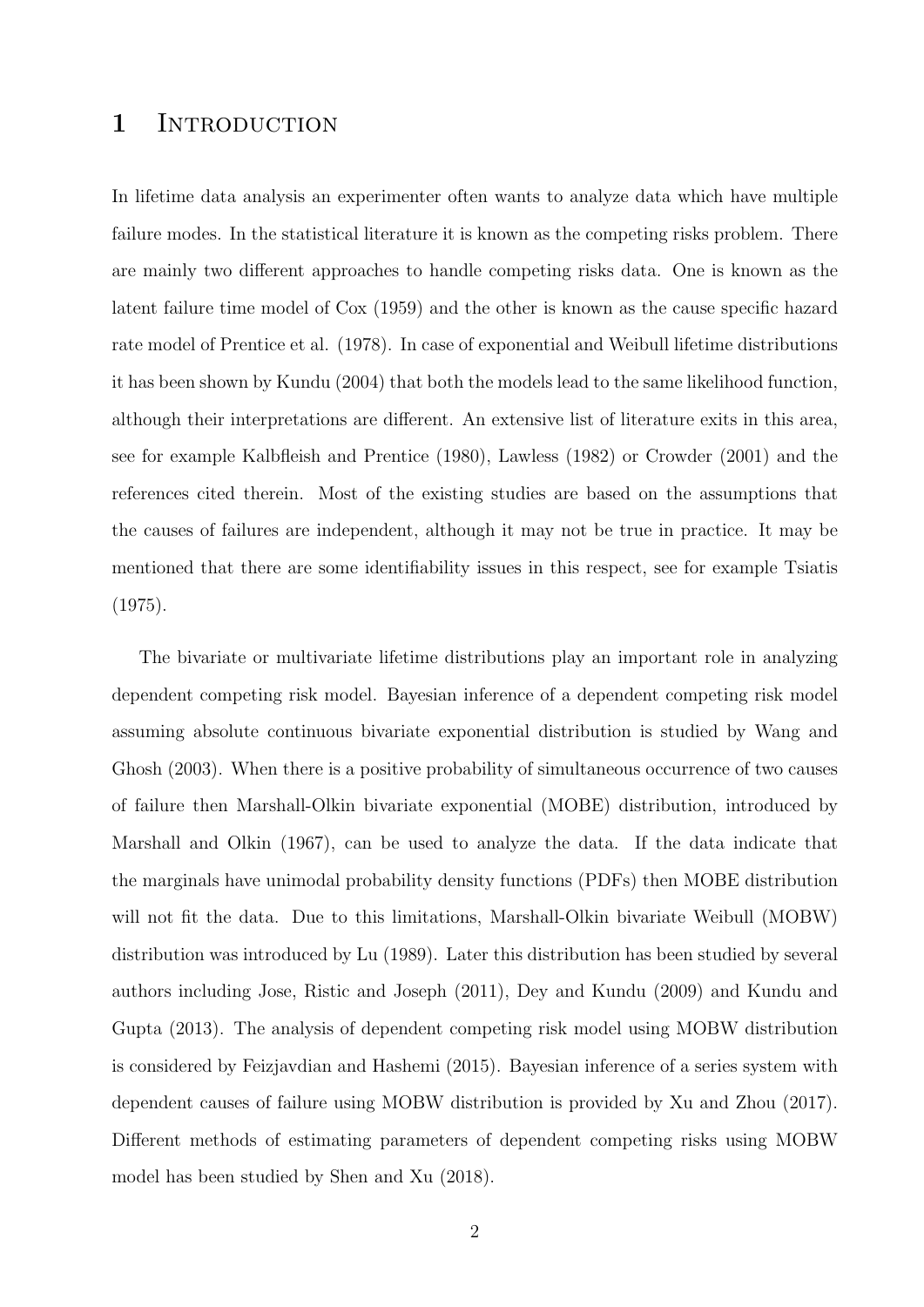Order restriction among model parameters in a reliability model has been considered by several authors. Order restricted inference of step-stress model has been considered by Balakrishnan, Beutner and Kateri (2009) and Samanta and Kundu (2018) to incorporate the fact that the increased stress level will reduce the expected lifetime of the experimental units. Recently Mondal and Kundu (2020) considered order restricted inference for two exponential populations. They have mentioned that this order restricted inference can be used in an accelerated life test if one sample is put under higher stress keeping the other one in normal stress. In competing risk model when it is known apriori that one cause of failure is higher risk than the other then we may incorporate this information by considering an order restriction on the model parameters.

The motivation of this paper came from a recent paper by Feizjavdian and Hashemi (2015). They have analyzed a data set obtained from the Diabetic Retinopathy Study (DRS) conducted by the National Eye Institute to estimate the effect of laser treatment in delaying the onset of blindness in patients with diabetic retinopathy. At the beginning of the experiment, for each patient, one eye was selected for laser treatment and the other eye was not given the laser treatment. For each patient the minimum time to blindness  $(T)$  and the indicator specifying whether the treated eye ( $\delta = 1$ ) or the untreated eye ( $\delta = 2$ ) has first failed has been recorded. If both the eyes have failed simultaneously then  $\delta = 0$  has been recorded. The data set is presented in Table 1. The main objective of this experiment is to study whether the laser treatment has any effect on delaying the onset of blindness in patients with diabetic retinopathy. Clearly, the time to blindness of the two eyes cannot be independent and there are some ties in the data set. Due to this reason Feizjavdian and Hashemi (2015) considered a dependent competing risks model and they have proposed to use the Marshall-Olkin bivariate Weibull distribution for this purpose. They provided the maximum likelihood estimators (MLEs) of the unknown parameters and obtained the associated asymptotic confidence intervals. The maximum likelihood estimators cannot be obtained in explicit forms, hence they have obtained the approximate maximum likelihood estimators which can be obtained in explicit forms. It is observed that the proposed model works quite well for fitting purposes. They have observed that even for highly censored data,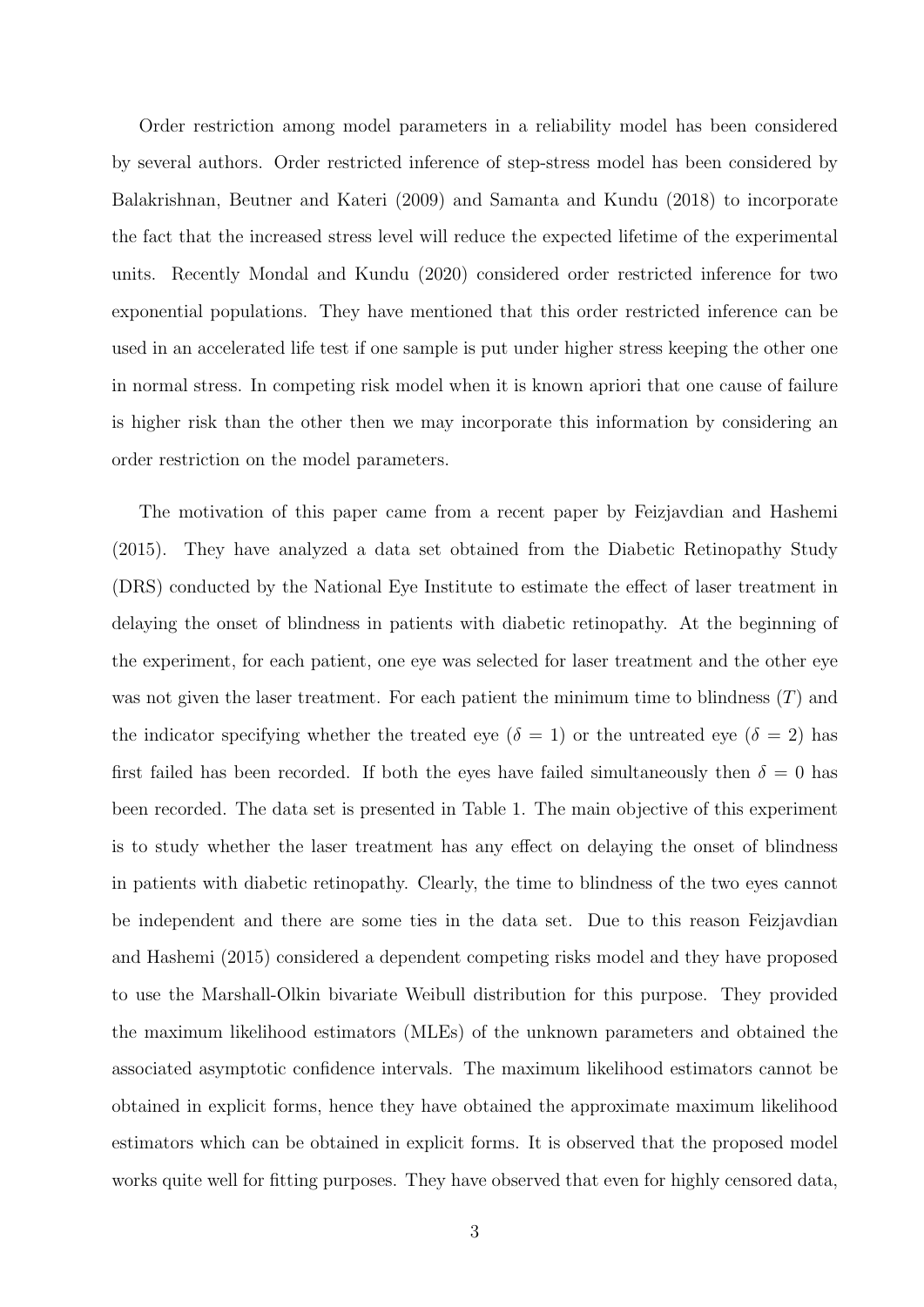the MLEs perform quite well.

The main aim of this paper is to provide the Bayesian analysis of the same data set under a very flexible Gamma-Dirichlet (GD) prior on the scale parameters and for a very general log-concave prior on the shape parameter. It is observed that the Bayesian inference has some natural advantages in this case. The Gamma-Dirichlet prior was originally introduced by Pena and Gupta (1990) for Marshall-Olkin bivariate exponential distribution (MOBE). The GD prior is a very flexible prior, and its joint PDF can take variety of shapes depending on the hyper parameters. It can be both positively and negatively correlated. In case of MOBW distribution the GD distribution is a conjugate prior of the scale parameters for a fixed shape parameter. Hence the posterior distribution of the scale parameters for the fixed shape parameter can be obtained in a very convenient form. We have used a very general log-concave prior on the shape parameter, and they are assumed to be independent. The Bayes estimators cannot be obtained in closed form. We have used Gibbs sampling technique to compute the Bayes estimates and the associated highest posterior density (HPD) credible intervals.

We further consider the Bayesian inference of the model parameters with partially order restriction on scale parameters. This order restriction comes naturally when it is apriori known that one cause of failure is more severe than the other. In this case we consider partially order restricted Gamma-Dirichlet prior for scale parameters and we use importance sampling technique for Bayes estimates and the credible intervals. We re-analyze the same data set assuming the order restriction on scale parameters. One major advantage of the Bayesian inference is that different forms of data for example; Type-I, Type-II, hybrid censored data can be handled quite conveniently also, unlike the classical inference. Finally the Bayesian testing of hypothesis has been considered to test the hypothesis that there is no significant difference between two causes of failure. We propose to use Bayes factor to test the hypothesis and interestingly in this case it can be obtained in explicit form. We have reanalyzed the data set and it is observed that the laser treatment does not have any effect in delaying the onset of blindness.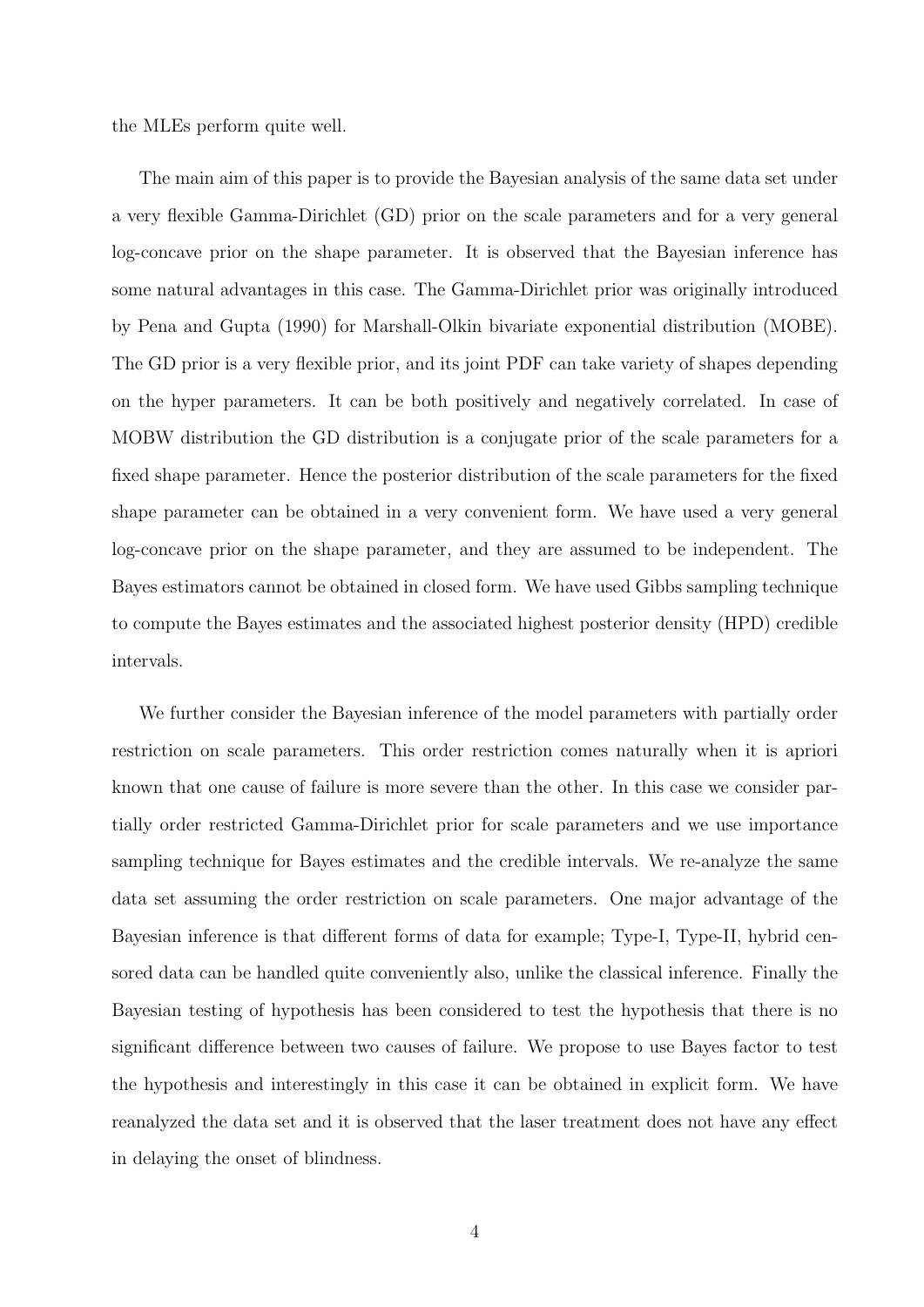The rest of the paper is organized as follows. In Section 2 we describe the Marshall-Olkin bivariate Weibull distribution and provide the likelihood function based on competing risk data. Prior assumptions and posterior analysis is provided in Section 2.1. The order restricted Bayesian inference is given in Section 3. The inference under different censoring scheme is provided in Section 4. In Section 5, we discuss the Bayesian testing of hypothesis problem. The analysis of the data set has been provided in Section 6 and an extensive simulation results have been discussed in Section 7. Finally we have concluded the article in Section 8.

# 2 Marshal-Olkin Bivariate Weibull Competing Risk **MODEL**

Suppose a life testing experiment starts with  $n$  number of identical units at time zero and the failure times are recorded. We assume that the units are failed due to several causes of failure. Here we restrict ourselves to two causes of failure, although the results can be easily generalized for more than two causes also. Let  $X_1$  be a random variable associated with the lifetime of an unit under the first cause and  $X_2$  be a random variable associated with the second cause. An unit is failed if the minimum of the two occurs. Therefore  $T = min{X_1, X_2}$  is the random variable associated with the lifetime of an experimental unit which is exposed to both the risk factors. Along with the failure time, the cause of failure is also recorded. In reality the two causes are related and hence we assume MOBW distribution for two causes of failure. In this model it is assumed that the failure can occur due to both the causes simultaneously. The MOBW distribution is defined as follows: Suppose for  $i = 0, 1, 2, U_i$  follows independent Weibull distribution with shape parameter  $\alpha$ and scale parameter  $\lambda_i$ . We will denote it by  $U_i \sim WE(\alpha, \lambda_i)$ . The PDF and the survival function of  $U_i$  for  $u_i > 0$  are, respectively,

$$
f_{WE}(u_i; \alpha, \lambda_i) = \alpha \lambda_i u_i^{\alpha-1} e^{-\lambda_i u_i^{\alpha}}
$$
 and  $S_{WE}(u_i; \alpha, \lambda_i) = e^{-\lambda_i u_i^{\alpha}}$ .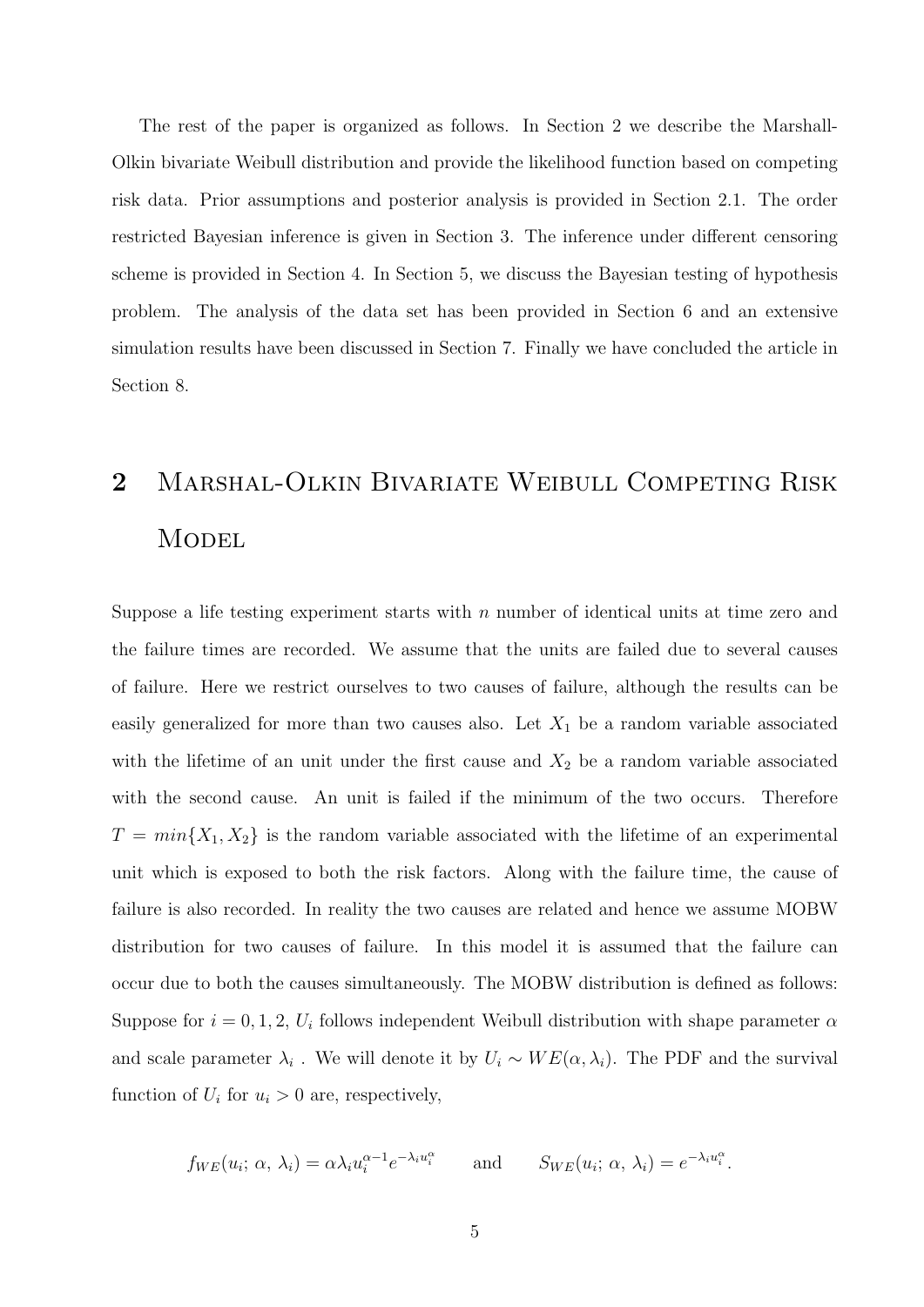Now let  $X_1 = min{U_0, U_1}$  and  $X_2 = min{U_0, U_2}$ , then the bivariate random variable  $(X_1, X_2)$  is said to be follow the MOBW distribution with shape parameter  $\alpha$  and scale parameters  $\lambda_0$ ,  $\lambda_1$  and  $\lambda_2$  and it is denoted by  $(X_1, X_2) \sim MOBW(\alpha, \lambda_0, \lambda_1, \lambda_2)$ . The survival function of MOBW random variable  $(X_1, X_2)$  is

$$
S_{X_1,X_2}(x_1,x_2) = \begin{cases} S_{WE}(x_1; \alpha, \lambda_1) S_{WE}(x_2; \alpha, \lambda_0 + \lambda_2) & \text{if } x_1 < x_2 \\ S_{WE}(x_1; \alpha, \lambda_0 + \lambda_1) S_{WE}(x_2; \alpha, \lambda_2) & \text{if } x_1 > x_2 \\ S_{WE}(x; \alpha, \lambda_0 + \lambda_1 + \lambda_2) & \text{if } x_1 = x_2 = x. \end{cases}
$$
(1)

The joint PDF of  $(X_1, X_2)$  is

$$
f_{X_1,X_2}(x_1,x_2) = \begin{cases} f_1(x_1,x_2) & \text{if } x_1 < x_2 \\ f_2(x_1,x_2) & \text{if } x_1 > x_2 \\ f_0(x,x) & \text{if } x_1 = x_2 = x, \end{cases}
$$
 (2)

where

$$
f_1(x_1, x_2) = f_{WE}(x_1; \alpha, \lambda_1) f_{WE}(x_2; \alpha, \lambda_0 + \lambda_2),
$$
  
\n
$$
f_2(x_1, x_2) = f_{WE}(x_1; \alpha, \lambda_0 + \lambda_1) f_{WE}(x_2; \alpha, \lambda_2),
$$
  
\n
$$
f_0(x, x) = \frac{\lambda_0}{\lambda_0 + \lambda_1 + \lambda_2} f_{WE}(x; \alpha, \lambda_0 + \lambda_1 + \lambda_2).
$$

Let us define

$$
\Delta = \begin{cases}\n0 & \text{if } \text{ the failure occur due to both the causes simultaneously} \\
1 & \text{if } \text{ the failure occur due to first cause} \\
2 & \text{if } \text{ the failure occur due to second cause.} \\
\end{cases}
$$

Suppose we observe the failure time of the experimental units along with the cause of failure. Therefore,  $T = min{X_1, X_2}$  and  $\Delta$  be the random variables corresponding to the failure time and the cause of failure of an experimental unit respectively. Thus the available data set on a competing risk model is of the form:  $\{(t_{1:n}, \delta_1), \ldots, (t_{n:n}, \delta_n)\}\$ , where  $(t_{i:n}, \delta_i)$  denotes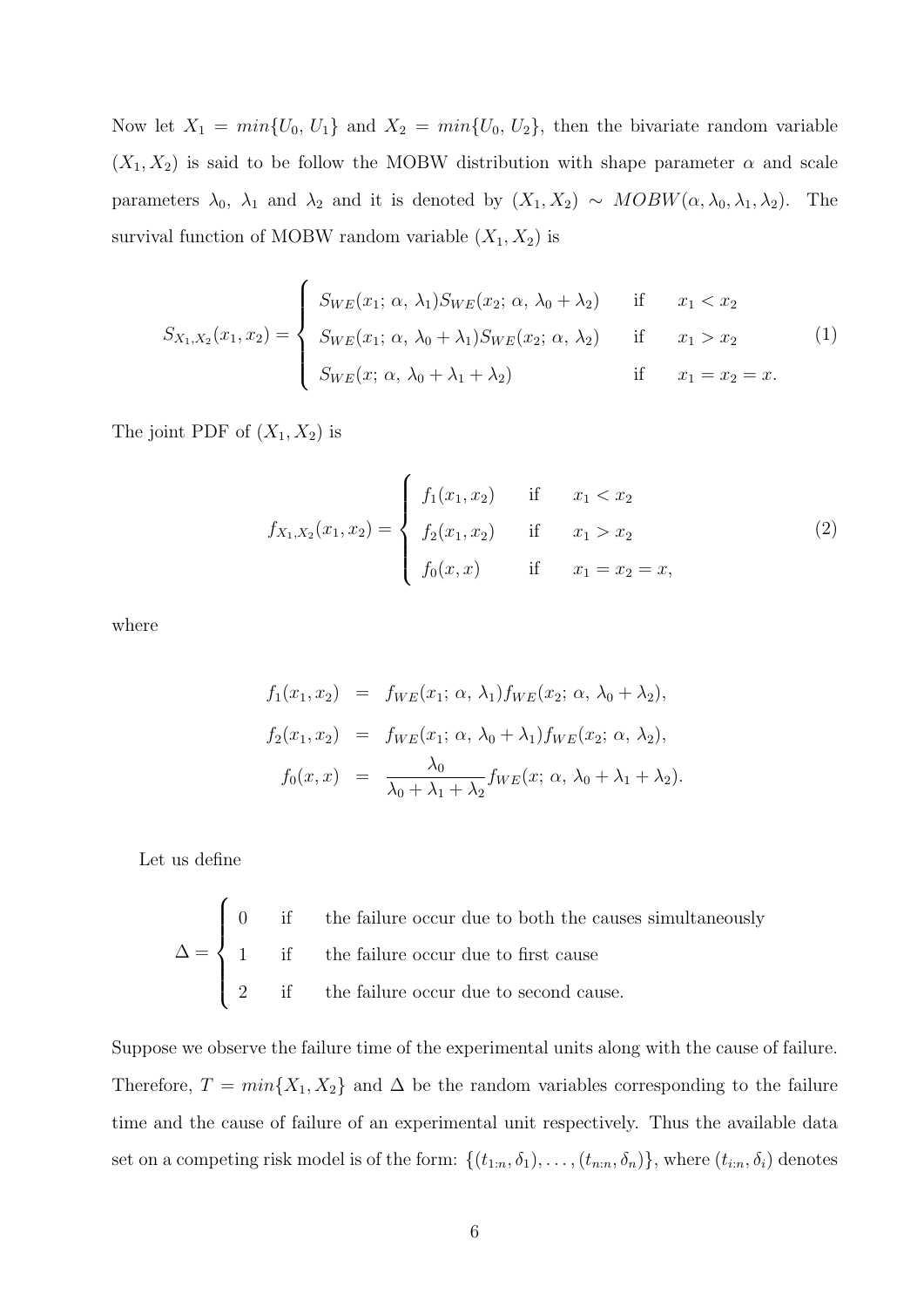the *i*-th ordered observed value of  $(T, \Delta)$ . The likelihood function based on the data set can be obtained using the below equation

$$
L(\alpha, \lambda_0, \lambda_1, \lambda_2 | Data) \propto \prod_{i=1}^n [f_{X_1, X_2}(t_{i:n}, t_{i:n})]^{\delta_{i0}} \left[ -\frac{\partial}{\partial x_1} S_{X_1, X_2}(x_1, x_2) \big|_{(t_{i:n}, t_{i:n})} \right]^{\delta_{i1}} \left[ -\frac{\partial}{\partial x_2} S_{X_1, X_2}(x_1, x_2) \big|_{(t_{i:n}, t_{i:n})} \right]^{\delta_{i2}}, \tag{3}
$$

where  $\delta_{i0}$ ,  $\delta_{i1}$ ,  $\delta_{i2}$  are the indicators for failure of *i*-th observation due to both the causes simultaneously, first cause and second cause respectively. From the survival function in (1) of MOBW distribution we have

$$
-\frac{\partial}{\partial x_1} S_{X_1,X_2}(x_1,x_2) |_{(t_{i:n},t_{i:n})} = f_{WE}(t_{i:n}; \alpha, \lambda_1) S_{WE}(t_{i:n}; \alpha, \lambda_0 + \lambda_2),
$$
  

$$
-\frac{\partial}{\partial x_2} S_{X_1,X_2}(x_1,x_2) |_{(t_{i:n},t_{i:n})} = S_{WE}(t_{i:n}; \alpha, \lambda_0 + \lambda_1) f_{WE}(t_{i:n}; \alpha, \lambda_2).
$$
  
(4)

Therefore using (3) and (4) the likelihood of the data is

$$
L(\alpha, \lambda_0, \lambda_1, \lambda_2 | Data) \propto \alpha^n \lambda_0^{n_0} \lambda_1^{n_1} \lambda_2^{n_2} \left( \prod_{i=1}^n t_{i:n}^{\alpha-1} \right) e^{-(\lambda_0 + \lambda_1 + \lambda_2) \sum_{i=1}^n t_{i:n}^{\alpha}}, \tag{5}
$$

where  $n_0 = \sum_{i=1}^n \delta_{i0}, n_1 = \sum_{i=1}^n \delta_{i1}$  and  $n_2 = \sum_{i=1}^n \delta_{i2}$   $(n_i > 0$  for  $i = 0, 1, 2$  and  $n = \sum_{i=0}^2 n_i$ are the number of failures due to both the causes, the first cause and the second cause, respectively.

#### 2.1 PRIOR ASSUMPTION AND POSTERIOR ANALYSIS

In this section we will provide the Bayesian inference of the model parameters under squared error loss function. Since we have considered a dependent competing risk model, in the Bayesian analysis we assume a dependent prior distribution of  $(\lambda_0, \lambda_1, \lambda_2)$ . Using the concept of Pena and Gupta (1990) we have assumed the multivariate Gamma-Dirichlet prior for  $(\lambda_0, \lambda_1, \lambda_2)$ . Therefore the joint prior distribution of  $(\lambda_0, \lambda_1, \lambda_2)$  with hyper parameters  $a > 0$ ,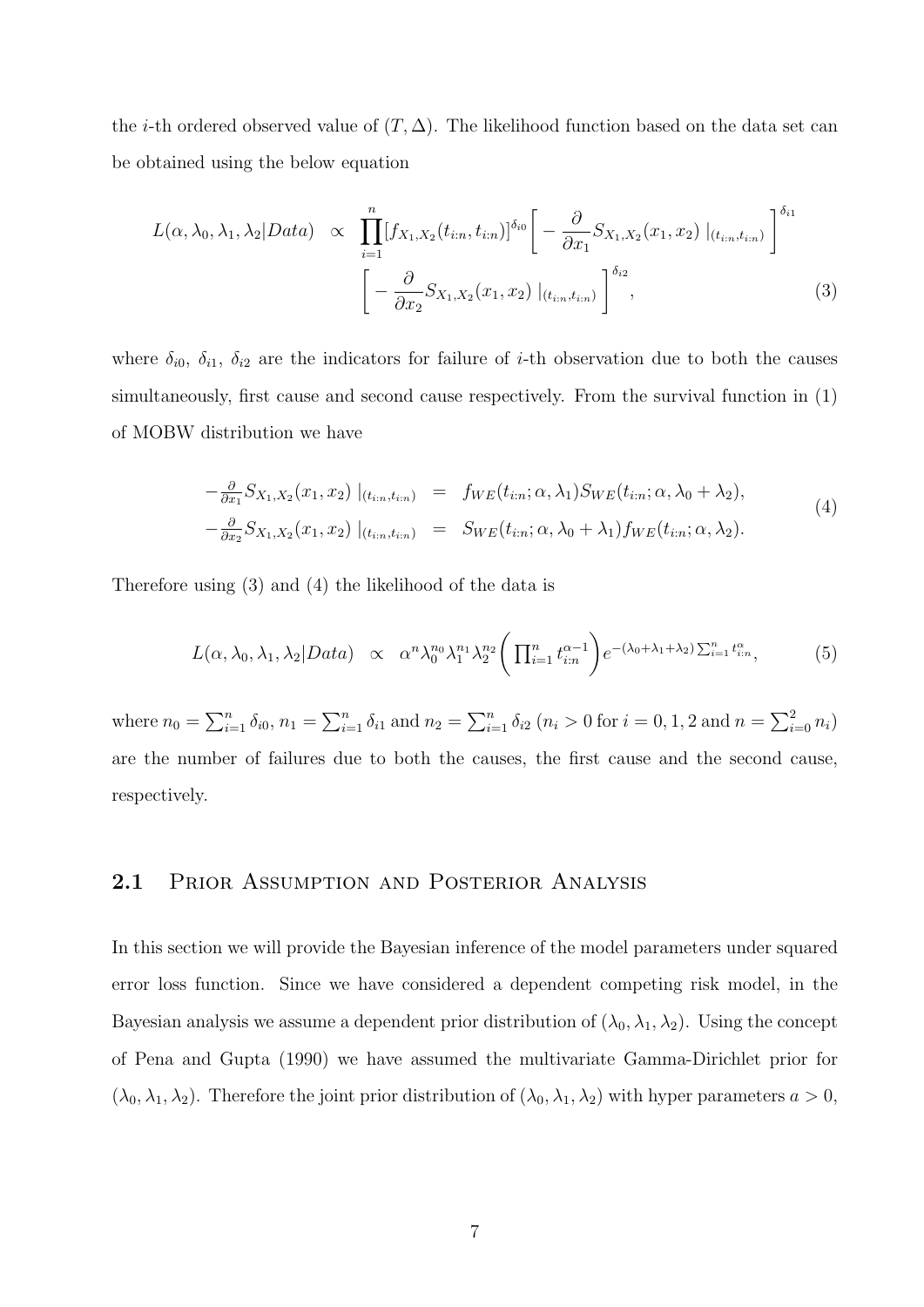$b > 0$ ,  $a_0 > 0$ ,  $a_1 > 0$  and  $a_2 > 0$  is given by

$$
\pi_0(\lambda_0, \lambda_1, \lambda_2 | a, b, a_0, a_1, a_2) = \frac{\Gamma(\overline{a})}{\Gamma(a)} (b\lambda)^{a-\overline{a}} \prod_{i=0}^2 \frac{b^{a_i}}{\Gamma(a_i)} \lambda_i^{a_i-1} e^{-b\lambda_i}, \tag{6}
$$

where  $\bar{a} = a_0 + a_1 + a_2$  and  $\lambda = \lambda_0 + \lambda_1 + \lambda_2$ . This distribution will be denoted by  $GD(a, b, a_0, a_1, a_2)$ . In general this is a dependent prior but if  $a = \overline{a}$  then  $\lambda_i$ 's are independent gamma priors with parameter b and  $a_i$  (i = 0, 1, 2). The prior distribution of  $\alpha$  is Gamma with hyper parameters  $c_1 > 0$  and  $c_2 > 0$  (denoted by  $GA(c_1, c_2)$ ) and is independent with the joint prior distribution of  $(\lambda_0, \lambda_1, \lambda_2)$ . Thus the joint prior of  $(\alpha, \lambda_0, \lambda_1, \lambda_2)$  is given by

$$
\pi_1(\alpha, \lambda_0, \lambda_1, \lambda_2 | a, b, a_0, a_1, a_2, c_1, c_2) = \frac{c_1^{c_2}}{\Gamma(c_2)} e^{-c_1 \alpha} \alpha^{c_2 - 1} \times \frac{\Gamma(\overline{a})}{\Gamma(a)} (b \lambda)^{a - \overline{a}} \prod_{i=0}^2 \frac{b^{a_i}}{\Gamma(a_i)} \lambda_i^{a_i - 1} e^{-b \lambda_i}.
$$
\n(7)

Therefore the joint posterior distribution of  $(\alpha, \lambda_0, \lambda_1, \lambda_2)$  is given by

$$
\widetilde{\pi}(\alpha,\lambda_0,\lambda_1,\lambda_2|Data) \propto \widetilde{\pi_1}(\alpha)\widetilde{\pi_2}(\lambda_0,\lambda_1,\lambda_2|\alpha), \tag{8}
$$

where,

$$
\tilde{\pi}_{1}(\alpha) = e^{-c_{1}\alpha} \alpha^{n+c_{2}-1} \left[b + \sum_{i=1}^{n} t_{i:n}^{\alpha}\right]^{-(a+n)} \prod_{i=1}^{n} t_{i:n}^{\alpha-1},
$$
\n
$$
\tilde{\pi}_{2}(\lambda_{0}, \lambda_{1}, \lambda_{2}|\alpha) = \frac{\Gamma(\overline{a}+n)}{\Gamma(a+n)} \left[\left\{b + \sum_{i=1}^{n} t_{i:n}^{\alpha}\right\}\lambda\right]^{[(a+n)-(\overline{a}+n)]} \times \prod_{j=0}^{2} \frac{\left[b + \sum_{i=1}^{n} t_{i:n}^{\alpha}\right]^{a_{j}+n_{j}}}{\Gamma(a_{j}+n_{j})} \lambda_{j}^{a_{j}+n_{j}-1} e^{-\lambda_{j} \left[b + \sum_{i=1}^{n} t_{i:n}^{\alpha}\right]}.
$$

In this case the explicit form of the Bayes estimates cannot be obtained and hence we propose to use Gibbs sampling technique to obtain the Bayes estimates and associated credible intervals. The form of the  $\tilde{\pi}_1(\alpha)$  is not any standard distributional form but in Theorem (1) we will show that  $\tilde{\pi}_1(\alpha)$  is a log-concave density function. On the other hand, for a given  $\alpha$  the joint posterior distribution of  $(\lambda_0, \lambda_1, \lambda_2)$ , i.e.,  $\tilde{\pi_2}(\lambda_0, \lambda_1, \lambda_2 | \alpha)$  is  $GD(a +$  $n, b + \sum_{i=1}^{n} t_{i:n}^{\alpha}, a_0 + n_0, a_1 + n_1, a_2 + n_2).$ 

**Theorem 1.**  $\tilde{\pi}_1(\alpha)$  is a log-concave density function.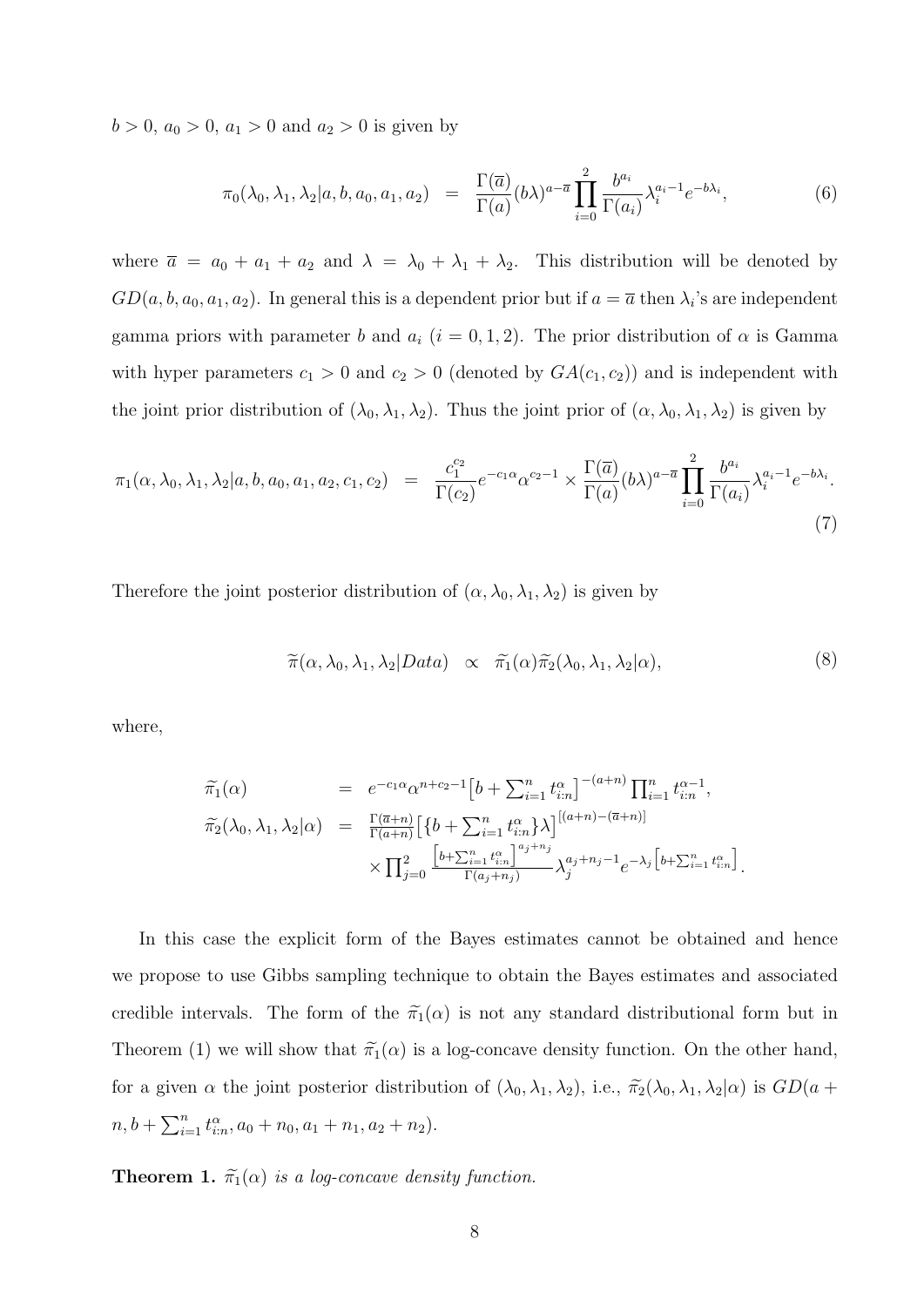The method proposed by Devroye (1984) for generation of random sample from a logconcave density function can be used to generate sample from  $\tilde{\pi}_1(\alpha)$ . Generation of sample from Gamma-Dirichlet distribution is quite straight forward which is given explicitly in Kundu and Pradhan (2011). Thus we propose to execute the following algorithm to obtain the Bayes estimates and the associated credible intervals of the unknown parameters.

#### Algorithm 1

- Step 1. Generate  $\alpha$  from  $\tilde{\pi}_1(\alpha)$  using the method proposed by Devroye (1984) or the ratioof-uniform method introduced by Kinderman and Monahan (1977).
- Step 2. For a given  $\alpha$  generate  $(\lambda_0, \lambda_1, \lambda_2)$  from  $GD(a+n, b+\sum_{i=1}^m t_{i:n}^{\alpha}, a_0+n_0, a_1+n_1, a_2+\sum_{i=1}^m t_{i:n}^{\alpha}, a_i+n_1+n_2+\sum_{i=1}^m t_{i:n}^{\alpha}, a_i+n_1+\sum_{i=1}^m t_{i:n}^{\alpha}$  $n_2$ ).
- Step 3. Repeat Step 1 and Step 2, M times to obtain  $(\alpha^1, \lambda_0^1, \lambda_1^1, \lambda_2^1, \ldots, \alpha^M, \lambda_0^M, \lambda_1^M, \lambda_2^M)$ .
- Step 4. Bayes estimate of  $\alpha$ ,  $\lambda_0$ ,  $\lambda_1$  and  $\lambda_2$  with respect to squared error loss function are respectively given by

$$
\widehat{\alpha}_{(B)} = \frac{1}{M} \sum_{k=1}^{M} \alpha^{k}, \quad \widehat{\lambda}_{0(B)} = \frac{1}{M} \sum_{k=1}^{M} \lambda_{0}^{k}, \quad \widehat{\lambda}_{1(B)} = \frac{1}{M} \sum_{k=1}^{M} \lambda_{1}^{k}, \quad \widehat{\lambda}_{2(B)} = \frac{1}{M} \sum_{k=1}^{M} \lambda_{2}^{k}.
$$

Step 5. The corresponding posterior variance can be obtained respectively as

$$
V_{post}(\alpha) = \frac{1}{M} \sum_{k=1}^{M} (\alpha^k - \widehat{\alpha}_{(B)})^2, \qquad V_{post}(\lambda_0) = \frac{1}{M} \sum_{k=1}^{M} (\lambda_0^k - \widehat{\lambda}_{0(B)})^2,
$$

$$
V_{post}(\lambda_1) = \frac{1}{M} \sum_{k=1}^{M} (\lambda_1^k - \widehat{\lambda}_{1(B)})^2, \qquad V_{post}(\lambda_2) = \frac{1}{M} \sum_{k=1}^{M} (\lambda_2^k - \widehat{\lambda}_{2(B)})^2.
$$

- Step 6. To obtain credible interval of  $\alpha$ , we order  $\alpha^1, \ldots, \alpha^M$  as  $\alpha^{(1)} < \ldots < \alpha^{(M)}$ . Then  $100(1-\gamma)\%$  symmetric credible interval of  $\alpha$  is given by  $(\alpha^{([\frac{\gamma}{2}M])}, \alpha^{([(1-\frac{\gamma}{2})M])})$ .
- Step 7. To construct  $100(1 \gamma)$ % highest posterior density (HPD) credible interval of  $\alpha$ , consider the set of credible intervals  $(\alpha^{(j)}, \alpha^{([j+(1-\gamma)M])})$ ,  $j = 1, \ldots, [\gamma M]$ . Therefore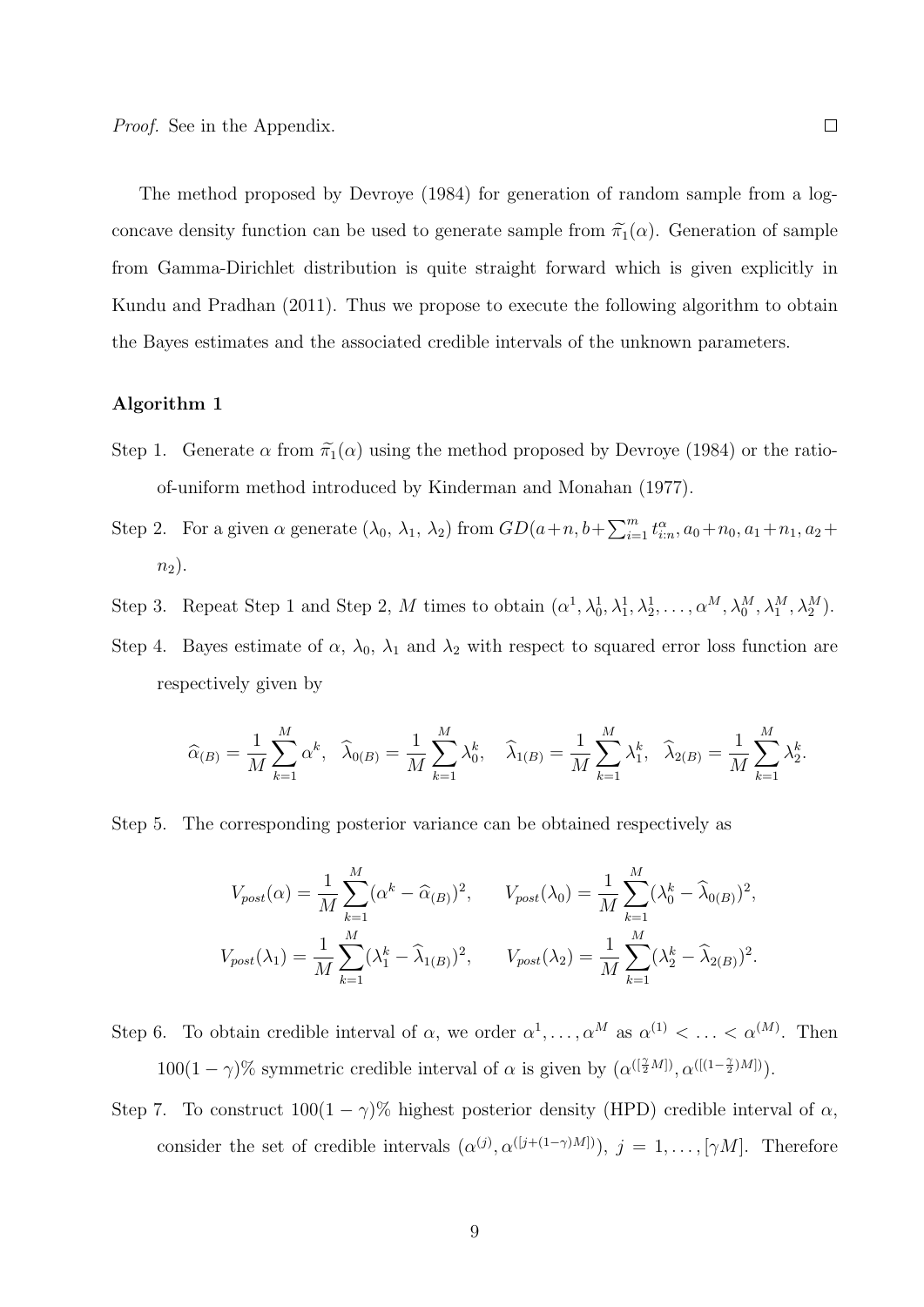100(1 –  $\gamma$ )% HPD credible interval of  $\alpha$  is  $(\alpha^{(j^*)}, \alpha^{([j^*+(1-\gamma)M])})$ , where j<sup>\*</sup> is such that

$$
\alpha^{([j^*+(1-\gamma)M])}-\alpha^{(j^*)}<\alpha^{([j+(1-\gamma)M])}-\alpha^{(j)} \quad \text{for all} \quad j=1 \dots [\gamma M].
$$

Similar to Step 6 and Step 7 we can obtain the symmetric and HPD credible intervals for other parameters.

## 3 Order Restricted Inference

In this section we provide the order restricted Bayesian inference of the model parameters. Between two causes, let cause - 1 be more severe than cause - 2. Therefore, there is a ordering between the parameters related to two causes. In this model assumption, the ordering is  $\lambda_1$  <  $\lambda_2$ . We want to incorporate this information in our inference. In order restricted inference, we consider the following joint prior distribution of  $(\lambda_0, \lambda_1, \lambda_2)$  assuming  $\lambda_1 < \lambda_2$ . Let

$$
\pi_0(\lambda_0, \lambda_1, \lambda_2 | a, b, a_0, a_1, a_2) = \frac{\Gamma(\overline{a})}{\Gamma(a)} (b\lambda)^{a-\overline{a}} \prod_{i=0}^2 \frac{b^{a_i}}{\Gamma(a_i)} \lambda_0^{a_0-1} e^{-b\lambda} (\lambda_1^{a_1-1} \lambda_2^{a_2-1} + \lambda_2^{a_1-1} \lambda_1^{a_2-1})^{(9)}
$$

Note that the above prior distribution is the joint PDF of partially ordered random variables  $(\lambda_0, \lambda_{(1)}, \lambda_{(2)})$ , where  $(\lambda_0, \lambda_{(1)}, \lambda_{(2)}) = (\lambda_0, \lambda_1, \lambda_2)$  if  $\lambda_1 < \lambda_2$  and  $(\lambda_0, \lambda_{(1)}, \lambda_{(2)}) =$  $(\lambda_0, \lambda_2, \lambda_1)$  if  $\lambda_2 < \lambda_1$  and  $(\lambda_0, \lambda_1, \lambda_2) \sim GD(a, b, a_0, a_1, a_2)$ . We denote the prior in (9) as  $POGD(a, b, a_0, a_1, a_2)$ . Here also we assume that the prior distribution of  $\alpha$  is Gamma with hyper parameters  $c_1 > 0$  and  $c_2 > 0$  and is independent with the joint prior distribution of  $(\lambda_0, \lambda_1, \lambda_2)$ . The explicit form of the Bayes estimates under squared error loss function cannot be obtained. Hence we propose to use importance sampling technique to obtain the Bayes estimates and the associated credible intervals. The joint posterior distribution can be written as

$$
\widetilde{\pi}(\alpha,\lambda_0,\lambda_1,\lambda_2|Data) \propto \widetilde{\pi_1}(\alpha)\widetilde{\pi_2}(\lambda_0,\lambda_1,\lambda_2|\alpha)h(\alpha,\lambda_0,\lambda_1,\lambda_2), \tag{10}
$$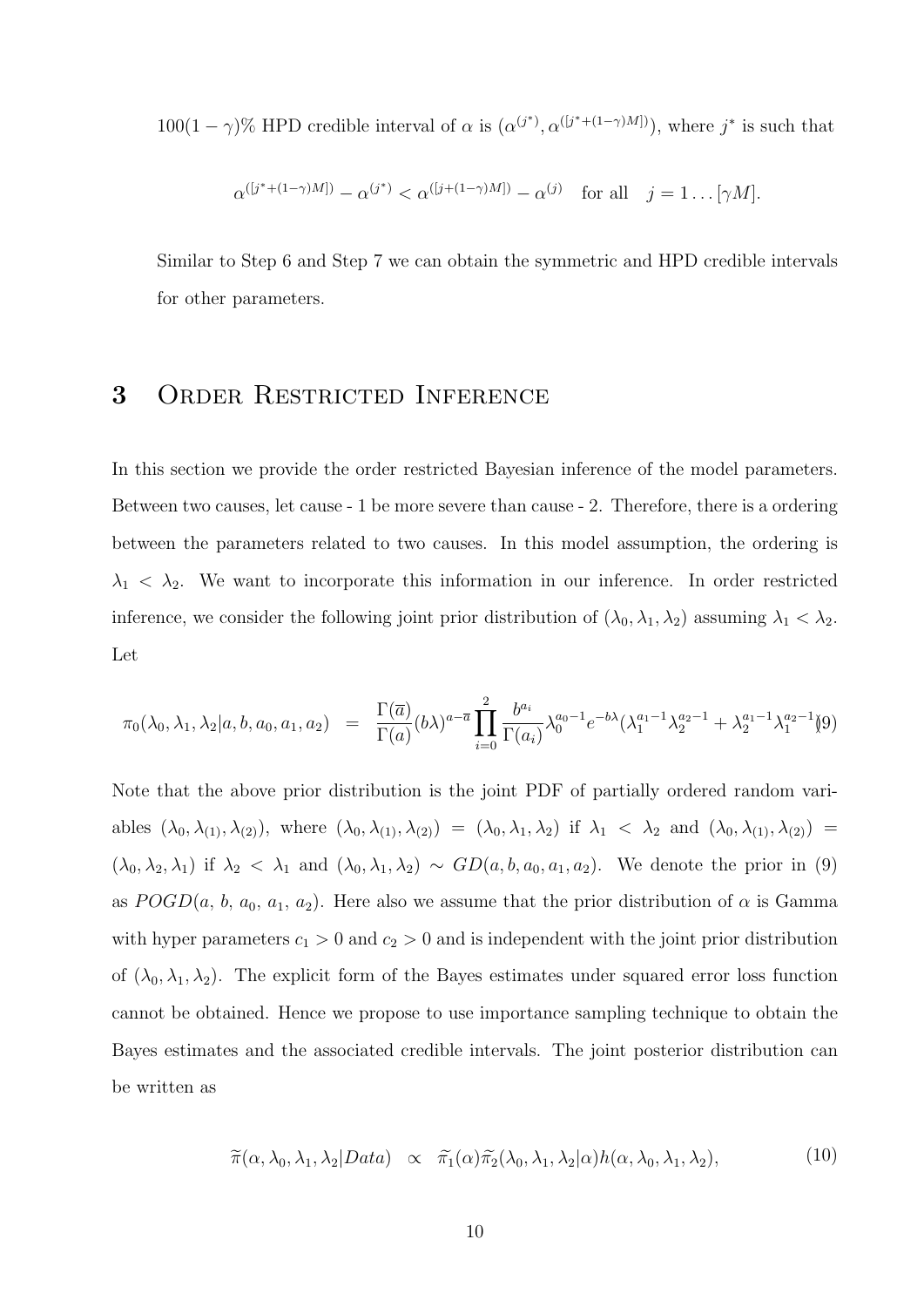where

$$
\tilde{\pi}_{1}(\alpha) \qquad \propto e^{-c_{1}\alpha} \alpha^{n+c_{2}-1} \left[b + \sum_{i=1}^{n} t_{i:n}^{\alpha}\right]^{-(a+n)} \prod_{i=1}^{n} t_{i:n}^{\alpha-1},
$$
\n
$$
\tilde{\pi}_{2}(\lambda_{0}, \lambda_{1}, \lambda_{2}|\alpha) = \frac{\Gamma(\bar{a}+2n)}{\Gamma(a+n)\Gamma(a_{0}+2n_{0})\Gamma(a_{1}+n_{1}+n_{2})\Gamma(a_{2}+n_{1}+n_{2})} \left[\left\{b + \sum_{i=1}^{n} t_{i:n}^{\alpha}\right\}\lambda\right]^{[(a+n)-(\bar{a}+2n)]}
$$
\n
$$
\times \left[b + \sum_{i=1}^{n} t_{i:n}^{\alpha}\right]^{\bar{a}+2n} \lambda_{0}^{a_{0}+2n_{0}-1} e^{-\lambda\left[b + \sum_{i=1}^{n} t_{i:n}^{\alpha}\right]}
$$
\n
$$
\times \left[\lambda_{1}^{a_{1}+n_{1}+n_{2}-1} \lambda_{2}^{a_{2}+n_{1}+n_{2}-1} + \lambda_{1}^{a_{2}+n_{1}+n_{2}-1} \lambda_{2}^{a_{1}+n_{1}+n_{2}-1}\right],
$$
\n
$$
h(\alpha, \lambda_{0}, \lambda_{1}, \lambda_{2}) = \frac{\lambda^{n}}{\lambda_{0}^{n_{0}} \lambda_{1}^{n_{2}} \lambda_{2}^{n_{1}}}.
$$

As before  $\tilde{\pi}_1(\alpha)$  is a log-concave density function and hence we can generate  $\alpha$  from  $\tilde{\pi}_1(\alpha)$ easily. Also note that  $\tilde{\pi_2}(\lambda_0, \lambda_1, \lambda_2 | \alpha)$  is  $\text{POGD}(a+n, b+\sum_{i=1}^n t_{i:n}^{\alpha}, a_0+2n_0, a_1+n_1+n_2, a_2+$  $n_1 + n_2$ ) and generation from this distribution is quite straight forward. For given  $\alpha$ , first generate  $(\lambda_0^*, \lambda_1^*, \lambda_2^*)$  from  $GD(a+n, b+\sum_{i=1}^n t_{i:n}^{\alpha}, a_0+2n_0, a_1+n_1+n_2, a_2+n_1+n_2)$  and then take  $(\lambda_0, \lambda_1, \lambda_2) = (\lambda_0^*, \lambda_1^*, \lambda_2^*)$  if  $\lambda_1^* < \lambda_2^*$  otherwise if  $\lambda_2^* < \lambda_1^*$  then take  $(\lambda_0, \lambda_1, \lambda_2) =$  $(\lambda_0^*, \lambda_2^*, \lambda_1^*)$ . Now we propose the following algorithm for Bayes estimates and the associated credible intervals.

#### Algorithm 2:

Step 1: Generate  $\alpha_1$  from  $\tilde{\pi}_1(\alpha)$  using the method proposed by Devroye (1984) or the ratioof-uniform method introduced by Kinderman and Monahan (1977).

Step 2. For a given  $\alpha_1$  generate  $(\lambda_{01}, \lambda_{11}, \lambda_{21})$  from  $POGD(a+n, b+\sum_{i=1}^m t_{i:n}^{\alpha_1}, a_0+2n_0, a_1+\sum_{i=1}^m t_{i:n}^{\alpha_1}, a_0+\sum_{i=1}^m t_{i:n}^{\alpha_1}, a_0+\sum_{i=1}^m t_{i:n}^{\alpha_1}, a_0+\sum_{i=1}^m t_{i:n}^{\alpha_1}, a_0+\sum_{i=1}^m t_{i:n}^{\alpha_1}, a_0+\sum_{i=$  $n_1 + n_2, a_2 + n_1 + n_2$ .

Step 3: Repeat Step 1-Step 2, M times to get  $(\alpha_1, \lambda_{01}, \lambda_{11}, \lambda_{21}), \ldots, (\alpha_M, \lambda_{0M}, \lambda_{1M}, \lambda_{2M}).$ 

Step 4: Compute  $g_i = g(\alpha_i, \lambda_{0i}, \lambda_{1i}, \lambda_{2i}); i = 1, \ldots, M$ .

Step 5: Calculate the weights  $w_i = \frac{h(\alpha_i, \lambda_{0i}, \lambda_{1i}, \lambda_{2i})}{\sum_{i=1}^{M} h(\alpha_i, \lambda_{0i}, \lambda_{1i})}$  $\frac{h(\alpha_i,\lambda_{0i},\lambda_{1i},\lambda_{2i})}{\sum_{i=1}^M h(\alpha_i,\lambda_{0i},\lambda_{1i},\lambda_{2i})}.$ 

Step 6: Compute the BE of  $g(\alpha, \lambda_0, \lambda_1, \lambda_2)$  under the squared error loss function as  $\widehat{g}_B(\alpha, \lambda_0, \lambda_1, \lambda_2) = \sum_{j=1}^M w_j g_j.$ 

Step 7: To construct a  $100(1 - \gamma)\%$  (0 <  $\gamma$  < 1) CRI of  $g(\alpha, \lambda_0, \lambda_1, \lambda_2)$ , first order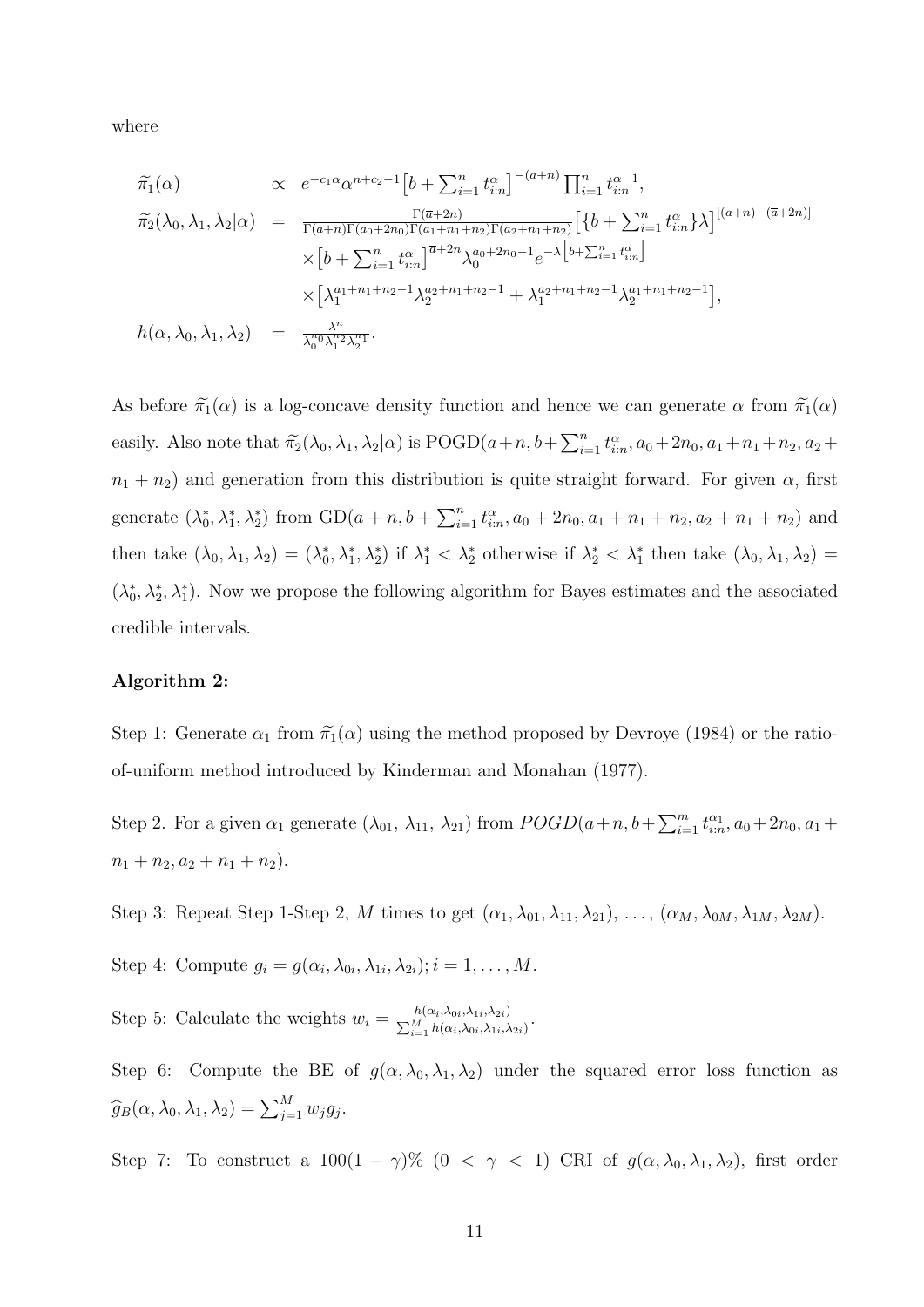$g'_j s$  for  $j=1,2,..., M$ , say  $g_{(1)} < g_{(2)} < ... < g_{(M)}$  and arrange  $w_j$  accordingly to get  $w_{(1)}, w_{(2)}, \ldots, w_{(M)}$ . Note that  $w_{(1)}, w_{(2)}, \ldots, w_{(M)}$  may not be ordered.

Step 8: A 100 $(1 - \gamma)$ % CRI can be obtain as  $(g_{j_1}, g_{j_2})$  where  $j_1$  and  $j_2$  satisfy

$$
j_1, j_2 \in \{1, 2, ..., M\}, \quad j_1 < j_2, \quad \sum_{i=j_1}^{j_2} w_{(i)} \le 1 - \gamma < \sum_{i=j_1}^{j_2+1} w_{(i)}.
$$
 (11)

The 100(1 –  $\gamma$ )% HPD CRI of  $g(\alpha, \lambda_0, \lambda_1, \lambda_2)$  becomes  $(g_{(j_1^*)}, g_{(j_2^*)})$ , where  $1 \le j_1^* < j_2^* \le M$ satisfy

$$
\sum_{i=j_1^*}^{j_2^*} w_{(i)} \le 1 - \gamma < \sum_{i=j_1^*}^{j_2^*+1} w_{(i)}, \text{ and } g_{(j_2^*)} - g_{(j_1^*)} \le g_{(j_2)} - g_{(j_1)},
$$

for all  $j_1$  and  $j_2$  satisfying (11).

## 4 Inference under Different Censoring Schemes

There are several censoring schemes available in the literature. One major advantage of the Bayesian inference is that we can easily extend the inference to different censoring schemes. In this section we discuss the inference of dependent competing risk model under different censoring schemes. Before proceeding, we define the following notations.  $\tau^* =$  termination time of the experiment;  $n^* =$  total number of failure before  $\tau^*$ .

#### 4.1 Type-I Censoring

In Type-I censoring scheme we stop the experiment at a prefix time, say  $\tau^*$  and the number of observations failed before  $\tau^*$  is  $n^*$ . In this case observed data is of the form  $\{(t_{1:n}, \delta_1), \ldots, (t_{n^*:n}, \delta_{n^*})\}.$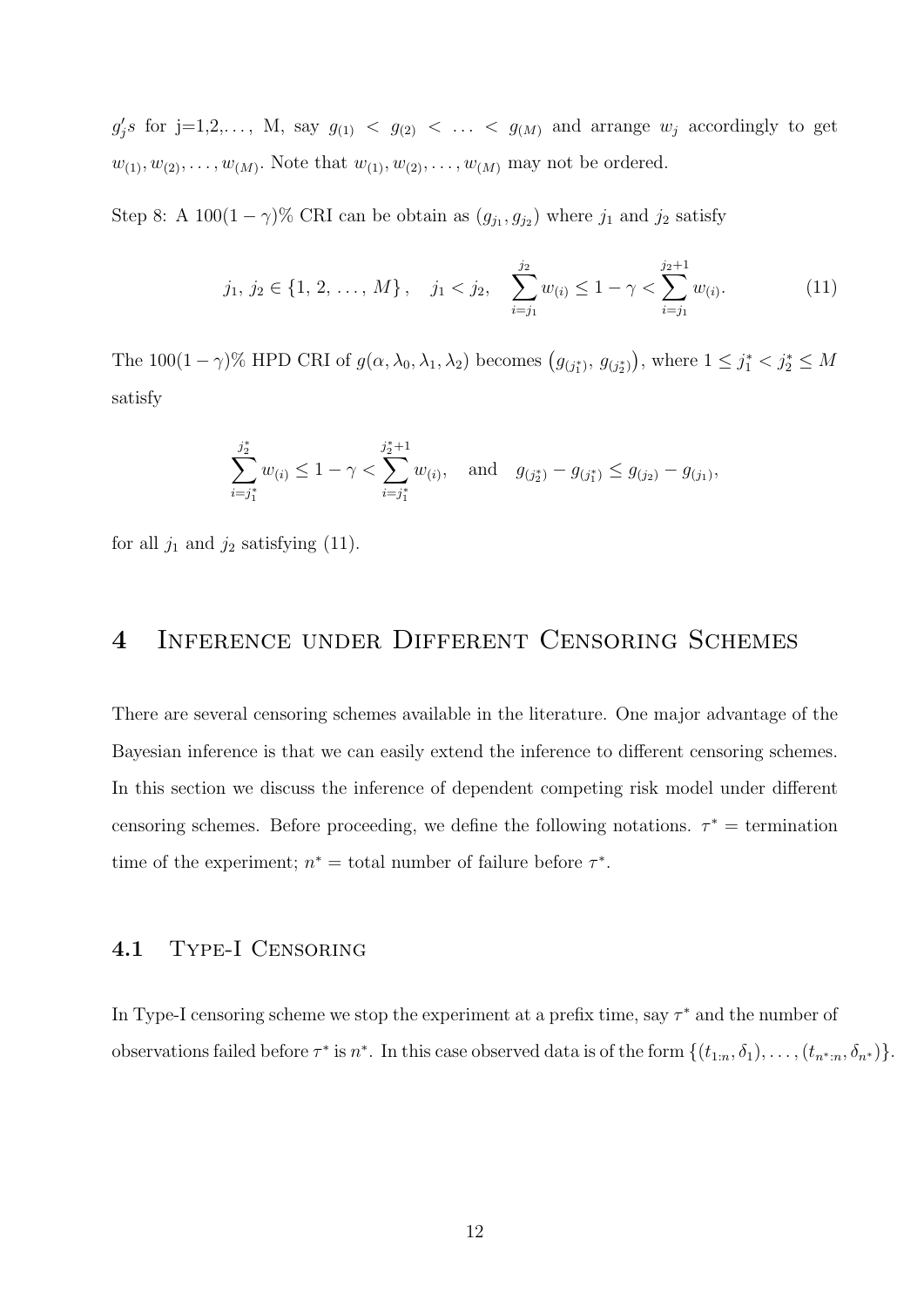In this case the likelihood of the data is given by

$$
L(\alpha, \lambda_0, \lambda_1, \lambda_2 | Data) \propto \prod_{i=1}^{n^*} [f_{X_1, X_2}(t_{i:n}, t_{i:n})]^{\delta_{i0}} \left[ -\frac{\partial}{\partial x_1} S_{X_1, X_2}(x_1, x_2) \big|_{(t_{i:n}, t_{i:n})} \right]^{\delta_{i1}} \left[ -\frac{\partial}{\partial x_2} S_{X_1, X_2}(x_1, x_2) \big|_{(t_{i:n}, t_{i:n})} \right]^{\delta_{i2}} \left[ S_{X_1, X_2}(x_1, x_2) \big|_{(\tau^*, \tau^*)} \right]^{n - n^*} = \alpha^{n^*} \lambda_0^{n_0} \lambda_1^{n_1} \lambda_2^{n_2} \left( \prod_{i=1}^{n^*} t_{i:n}^{\alpha - 1} \right) e^{-(\lambda_0 + \lambda_1 + \lambda_2) D(\alpha, \tau^*)}, \tag{12}
$$

where  $\delta_{i0}$ ,  $\delta_{i1}$ ,  $\delta_{i2}$ ,  $n_0$ ,  $n_1$ ,  $n_2$  are same as defined before,  $D(\alpha, \tau^*) = \sum_{i=1}^{n^*} t_{i:n}^{\alpha} + (n - n^*)\tau^*$ . Here also we assume same prior for  $(\alpha, \lambda_0, \lambda_1, \lambda_2)$  for both the cases. As before the posterior density can be written as below:

In case of without order restricted inference

$$
\widetilde{\pi}(\alpha,\lambda_0,\lambda_1,\lambda_2|Data) \propto \widetilde{\pi_1}(\alpha)\widetilde{\pi_2}(\lambda_0,\lambda_1,\lambda_2|\alpha), \tag{13}
$$

where,

$$
\tilde{\pi_1}(\alpha) = e^{-c_1 \alpha} \alpha^{n^* + c_2 - 1} \left[ b + D(\alpha, \tau^*) \right]^{-(a + n^*)} \prod_{i=1}^{n^*} t_{i:n}^{\alpha - 1},
$$
\n
$$
\tilde{\pi_2}(\lambda_0, \lambda_1, \lambda_2 | \alpha) = \frac{\Gamma(\overline{a} + n^*)}{\Gamma(a + n^*)} \left[ \{ b + D(\alpha, \tau^*) \} \lambda \right]^{[(a + n^*) - (\overline{a} + n^*)]}
$$
\n
$$
\times \prod_{j=0}^2 \frac{\left[ b + D(\alpha, \tau^*) \right]^{a_j + n_j}}{\Gamma(a_j + n_j)} \lambda_j^{a_j + n_j - 1} e^{-\lambda_j \left[ b + D(\alpha, \tau^*) \right]}.
$$

In case of order restricted inference

$$
\widetilde{\pi}(\alpha,\lambda_0,\lambda_1,\lambda_2|Data) \propto \widetilde{\pi_1}(\alpha)\widetilde{\pi_2}(\lambda_0,\lambda_1,\lambda_2|\alpha)h(\alpha,\lambda_0,\lambda_1,\lambda_2), \tag{14}
$$

where

$$
\tilde{\pi}_{1}(\alpha) \propto e^{-c_{1}\alpha} \alpha^{n^{*}+c_{2}-1} \left[b+D(\alpha,\tau^{*})\right]^{-(a+n^{*})} \prod_{i=1}^{n^{*}} t_{i:n}^{\alpha-1},
$$
\n
$$
\tilde{\pi}_{2}(\lambda_{0},\lambda_{1},\lambda_{2}|\alpha) = \frac{\Gamma(\bar{a}+2n^{*})}{\Gamma(a+n^{*})\Gamma(a_{0}+2n_{0})\Gamma(a_{1}+n_{1}+n_{2})\Gamma(a_{2}+n_{1}+n_{2})} \left[\left\{b+D(\alpha,\tau^{*})\right\}\lambda\right]^{[(a+n^{*})-(\bar{a}+2n^{*})]}
$$
\n
$$
\times \left[b+D(\alpha,\tau^{*})\right]^{\bar{a}+2n^{*}} \lambda_{0}^{a_{0}+2n_{0}-1} e^{-\lambda \left[b+D(\alpha,\tau^{*})\right]}
$$
\n
$$
\times \left[\lambda_{1}^{a_{1}+n_{1}+n_{2}-1}\lambda_{2}^{a_{2}+n_{1}+n_{2}-1} + \lambda_{1}^{a_{2}+n_{1}+n_{2}-1}\lambda_{2}^{a_{1}+n_{1}+n_{2}-1}\right],
$$
\n
$$
h(\alpha,\lambda_{0},\lambda_{1},\lambda_{2}) = \frac{\lambda^{n^{*}}}{\lambda_{0}^{n_{0}}\lambda_{1}^{n_{2}}\lambda_{2}^{n_{1}}}.
$$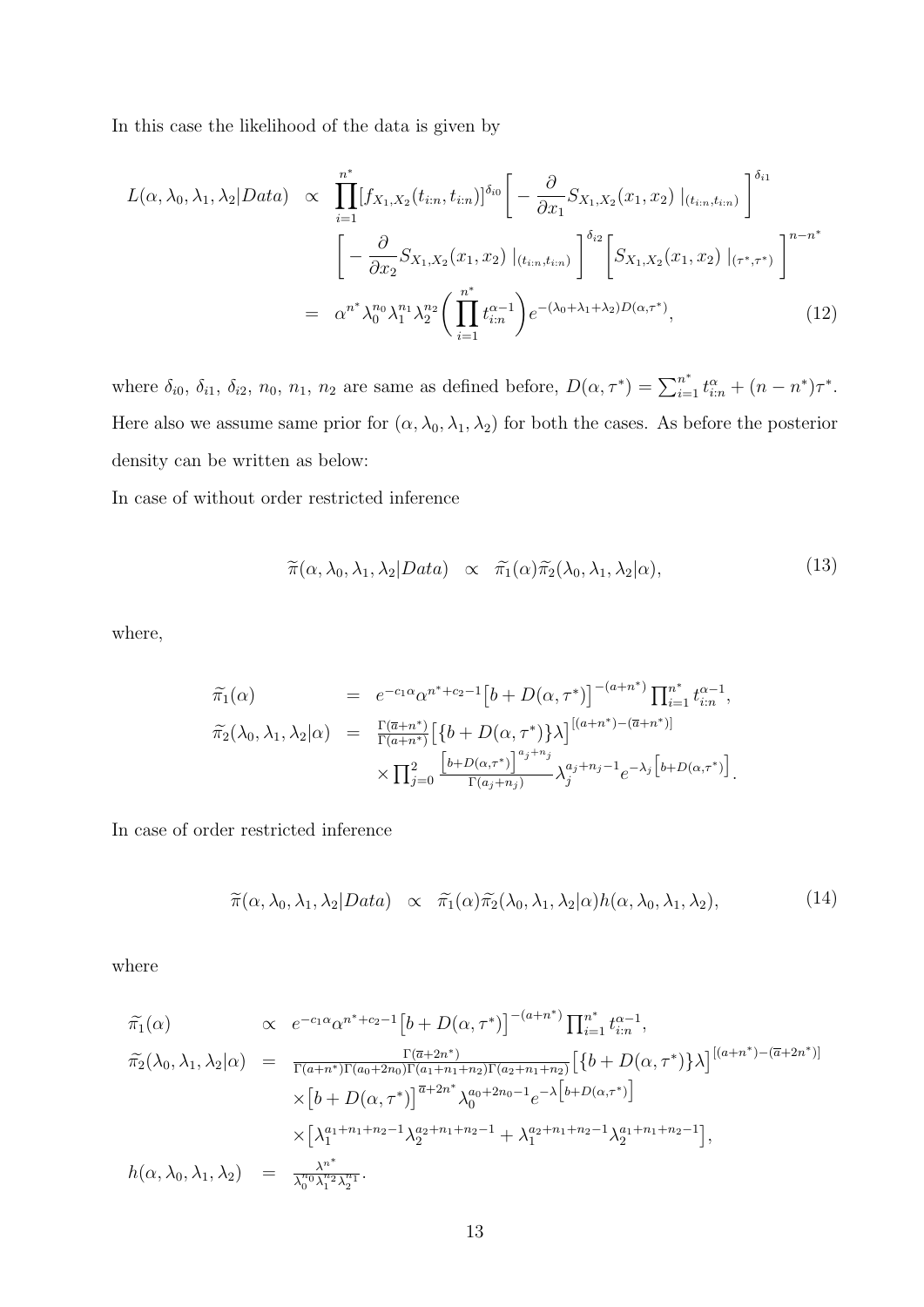Now to obtain the Bayes estimates and the associated credible intervals, we can use Gibbs sampling technique in case of without order restricted inference and importance sampling technique in case of partially order restricted inference as explained in case of complete data.

#### 4.2 Type-II Censoring

In this censoring scheme the life testing experiment is terminated when the  $r$ -th (prefixed number) failure occurs, i.e, the total number of failure is fixed but the termination time of the experiment is random. Available data under this censoring scheme is of the forms  $\{(t_{1:n}, \delta_1), \ldots, (t_{r:n}, \delta_r)\}\.$  Inference of Type-II censored data is very similar to that of Type-I censored data. In this case we have to take  $n^* = r$ ,  $\tau^* = t_{r:n}$  and  $D(\alpha, \tau^*) = \sum_{i=1}^r t_{i:n}^{\alpha} + (n - \tau^*)^2$  $r)t_{r:n}$ . Also note that  $r = n_0 + n_1 + n_2$ . All other expressions and the following analysis are same as the Type-I censoring scheme.

#### 4.3 Type-I Hybrid Censoring

The termination time in Type-I hybrid censoring scheme (HCS) is  $\tau^* = min\{t_{r:n}, \tau\}$ , where r is a pre-fixed number and  $\tau$  is pre-fixed time. If  $n_1$  is the number of failures before  $\tau$  then the available data under this censoring scheme is one of the following forms

(a) 
$$
\{(t_{1:n}, \delta_1), \ldots, (t_{n_1:n}, \delta_{n_1})\}
$$
 if  $\tau \leq t_{r:n}$ ,

(b)  $\{(t_{1:n}, \delta_1), \ldots, (t_{r:n}, \delta_r)\}\)$  if  $t_{r:n} < \tau$ .

Based on Type-I Hybrid censored data, the posterior analysis is same as that of Type-I censoring scheme with, for case (a)  $n^* = n_1$ ,  $\tau^* = \tau$ ,  $D(\alpha, \tau^*) = \sum_{i=1}^{n_1} t_{i:n}^{\alpha} + (n - n_1)\tau$ , and for case (b)  $n^* = r$ ,  $\tau^* = t_{r:n}$  and  $D(\alpha, \tau^*) = \sum_{i=1}^r t_{i:n}^{\alpha} + (n-r)t_{r:n}$ . All other expressions and the following analysis are same as the Type-I censoring scheme.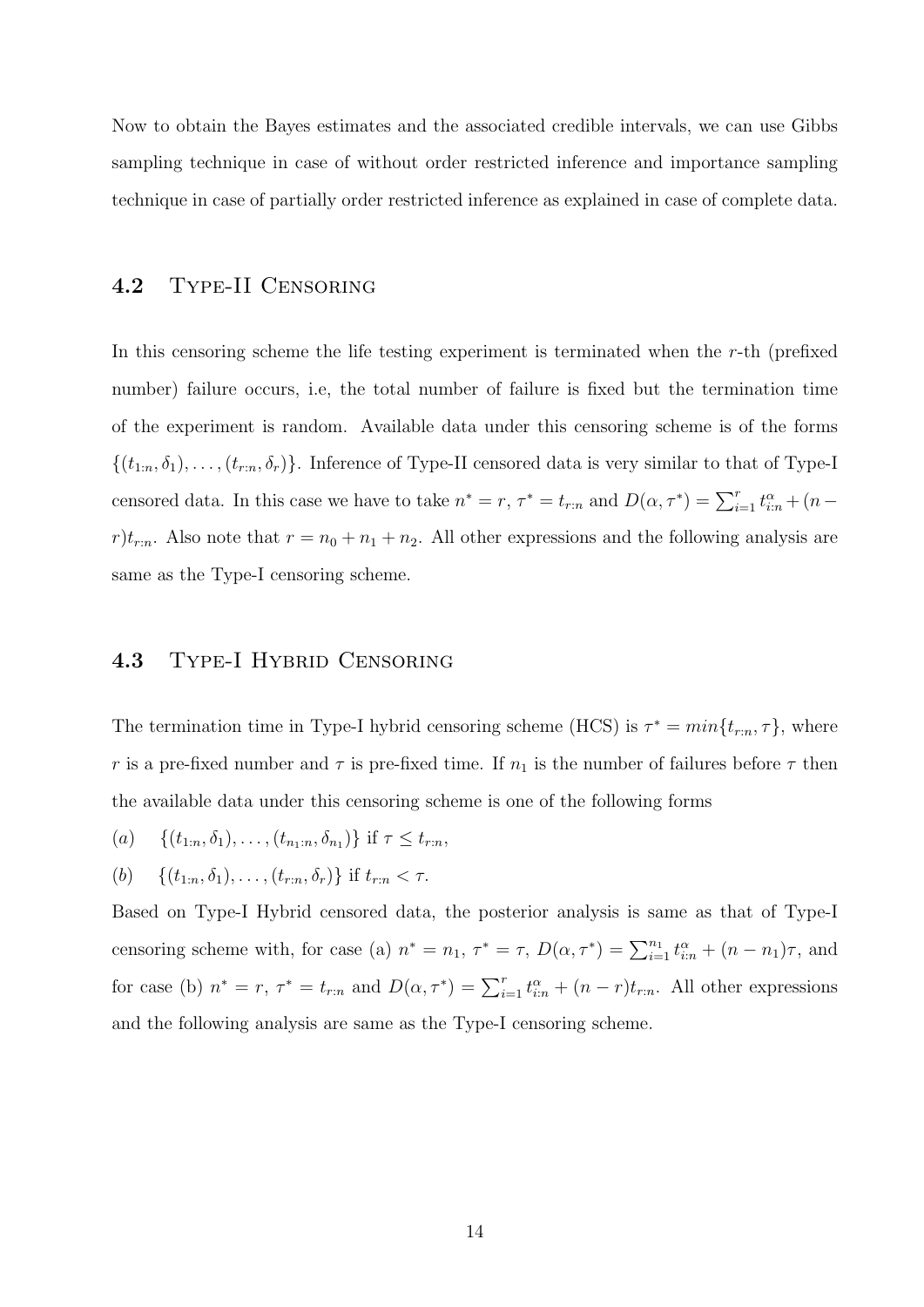#### 4.4 Type-II Hybrid Censoring

The termination time in Type-II HCS is  $\tau^* = max\{t_{r:n}, \tau\}$ , where r is a pre-fixed number and  $\tau$  is pre-fixed time. If  $n_1$  is the number of failures before  $\tau$  then the available data under this censoring scheme is one of the forms

(a) 
$$
\{(t_{1:n}, \delta_1), \ldots, (t_{r:n}, \delta_r)\}\}
$$
 if  $\tau \leq t_{r:n}$ ,

(b) 
$$
\{(t_{1:n}, \delta_1), \ldots, (t_{n_1:n}, \delta_{n_1})\}
$$
 if  $t_{r:n} < \tau$ .

Based on Type-II Hybrid censored data, the posterior analysis is same as that of Type-I censoring scheme with, for case (a)  $n^* = r$ ,  $\tau^* = t_{r:n}$  and  $D(\alpha, \tau^*) = \sum_{i=1}^r t_{i:n}^{\alpha} + (n-r)t_{r:n}$ , and for case (b)  $n^* = n_1$ ,  $\tau^* = \tau$ ,  $D(\alpha, \tau^*) = \sum_{i=1}^{n_1} t_{i:n}^{\alpha} + (n - n_1)\tau$ . All other expressions and the following analysis are same as the Type-I censoring scheme.

#### 4.5 Type-I Progressive Censoring

Let  $\tau_1, \ldots, \tau_k$  be k pre-fixed time points and  $R_1, \ldots, R_{k-1}$  be pre-fixed nonnegative integers less than *n*. Also let  $n_i$  ( $i = 1, ..., k$ ) be the number of failures between time  $\tau_{i-1}$  to  $\tau_i$  $(\tau_0 = 0)$ . At the time  $\tau_i$   $(i = 1, ..., k - 1)$ ,  $R_i$  randomly chosen units from the survived units are removed from the experiment. Finally  $R_k = n - \sum_{i=1}^k n_i - \sum_{i=1}^{k-1} R_i$  units are removed at time  $\tau_k$ . The available data in this censoring scheme is of the form  $\{(t_{1:n}, \delta_1), \ldots, (t_{n^*,n}, \delta_{n^*})\}.$ Based on Type-I progressive censored data, the posterior analysis is same as that of Type-I censoring scheme with,  $n^* = \sum_{i=1}^k n_i$ ,  $\tau^* = \tau_k$  and  $D(\alpha, \tau^*) = \sum_{i=1}^{n^*} t_{i:n}^{\alpha} + \sum_{i=1}^k R_i \tau_i^{\alpha}$ . All other expressions and the following analysis are same as the Type-I censoring scheme.

#### 4.6 Type-II Progressive Censoring

Let  $R_1, \ldots, R_m$  be pre-fixed nonnegative integers such that  $m + \sum_{i=1}^m R_i = n$ . Under this censoring scheme, at the time of first failure, say  $t_{i:n}$ ,  $R_1$  randomly chosen experimental units from the remaining  $n - 1$  are removed from the experiment. Similarly at the time of second failure, say  $t_{2:n}$ ,  $R_2$  randomly chosen experimental units from the remaining  $n-R_1-2$  units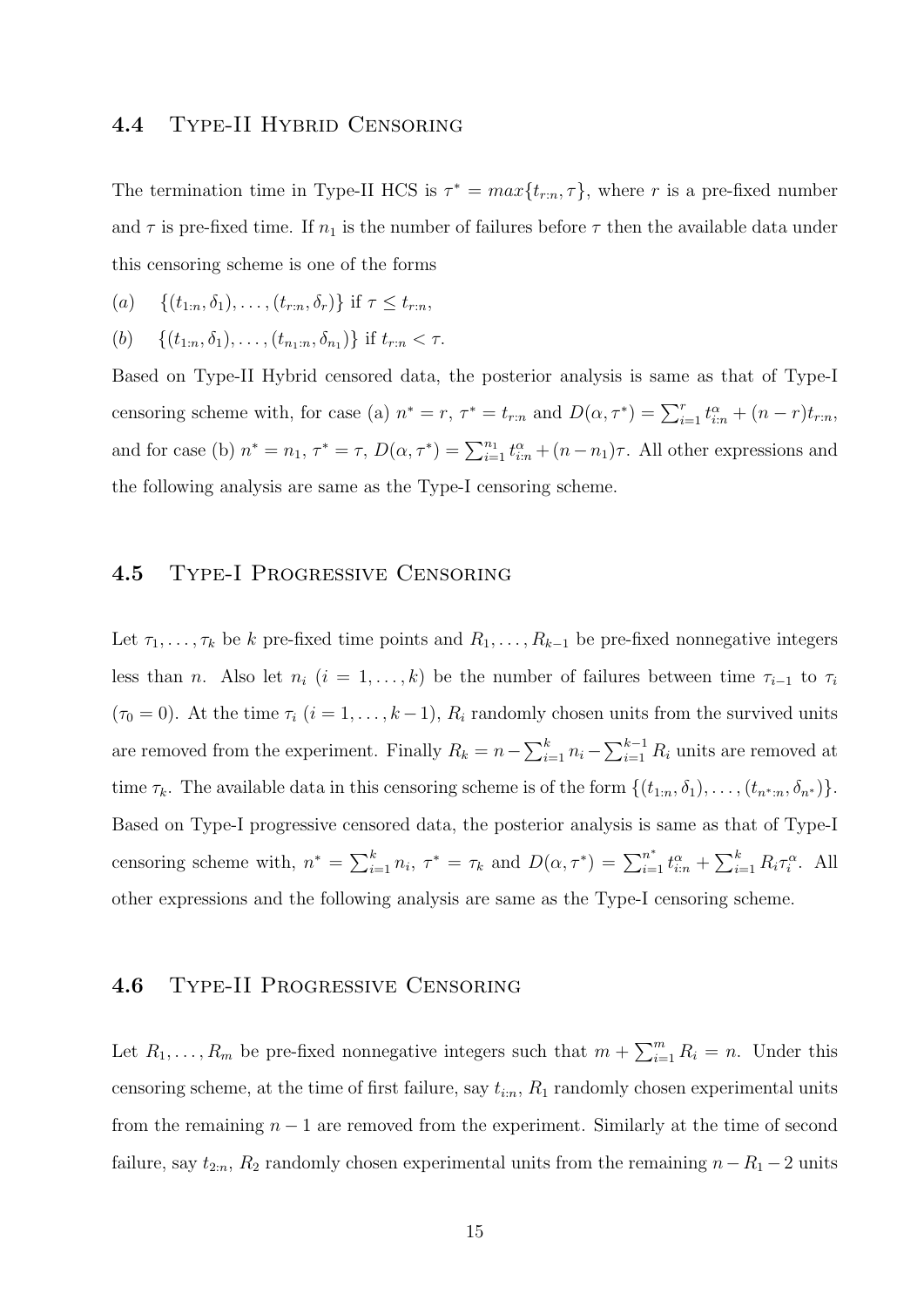are removed from the experiment and finally at the time of  $m$ -th failure, say  $t_{m:n}$ , all the remaining  $R_m$  units are removed from the experiment. The available data in this censoring scheme is of the form  $\{(t_{1:n}, \delta_1), \ldots, (t_{m:n}, \delta_m)\}\$ . Based on Type-II progressive censored data, the posterior analysis is same as that of Type-I censoring scheme with,  $n^* = m$ ,  $\tau^* = t_{m:n}$ and  $D(\alpha, \tau^*) = \sum_{i=1}^m (R_i + 1)t_{i:n}^{\alpha}$ . All other expressions and the following analysis are same as the Type-I censoring scheme.

## 5 TESTING OF HYPOTHESIS

In this section we provide a method of testing the hypothesis that both the causes have equal effect. Mathematically, we want to test the null hypothesis  $H_0 : \lambda_1 = \lambda_2$  against the alternative  $H_1 : \lambda_1 \neq \lambda_2$ . Therefore under  $H_0$ , i.e. under the assumption of equality of two causes of failure we may assume that the data  $\mathbf{t} = (t_{1:n}, \ldots, t_{n:n})$  is coming from a Weibull distribution with parameters  $\alpha^*$  and  $\lambda^*$ . We propose to use Bayes factor for testing the hypothesis. Under  $H_1$ , the likelihood function and the joint prior distribution are given in equation (5) and equation (7) respectively. Under  $H_0$ , the likelihood function is given by

$$
L_1(\mathbf{t}|\alpha^*,\lambda^*) = \alpha^{*n}\lambda^{*n}e^{-\lambda^* \sum_{i=1}^n t_{i:n}^{\alpha^*}}\prod_{i=1}^n t_{i:n}^{\alpha^*-1}.
$$
 (15)

Assume that the prior distributions of  $\alpha^*$  and  $\lambda^*$  are  $GA(d_1, d_2)$  and  $GA(d_3, d_4)$  respectively. Also assume that the prior distributions of  $\alpha^*$  and  $\lambda^*$  are independent. Hence the joint density function of  $\alpha^*$  and  $\lambda^*$  is

$$
\pi(\alpha^*, \lambda^*) = \frac{d_1^{d_2}}{\Gamma(d_2)} e^{-d_1 \alpha^*} \alpha^{*d_2 - 1} \times \frac{d_3^{d_4}}{\Gamma(d_4)} e^{-d_3 \lambda^*} \lambda^{*d_4 - 1}.
$$
\n(16)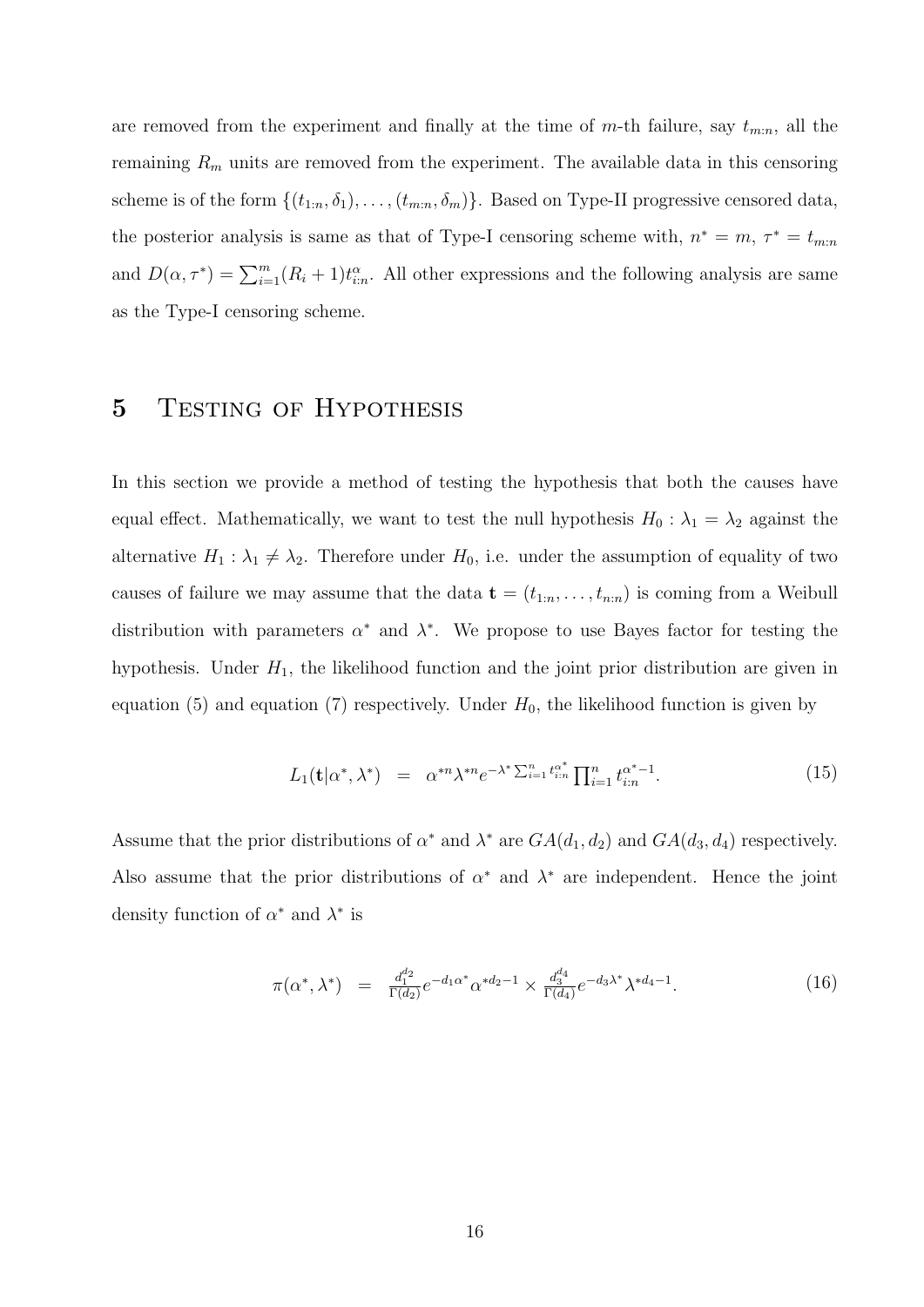Therefore, under  $H_0$ , the marginal distribution of **t** is given by

$$
l_{H_0}(\mathbf{t}) = \int_0^\infty \int_0^\infty L_1(\mathbf{t}|\alpha^*, \lambda^*) \pi(\alpha^*, \lambda^*) d\alpha^* d\lambda^*
$$
  

$$
= \frac{\Gamma(n + d_4) d_1^{d_2} d_3^{d_4}}{A \Gamma(d_2) \Gamma(d_4)},
$$
 (17)

where

$$
\frac{1}{A} = \int_0^\infty \alpha^{*n+d_2-1} e^{-d_1 \alpha^*} (d_3 + \sum_{i=1}^n t_{i:n}^{\alpha^*})^{-(n+d_4)} \prod_{i=1}^n t_{i:n}^{\alpha^*-1} d\alpha^*.
$$
 (18)

Similarly the marginal distribution of **t** under  $H_1$  is given by

$$
l_{H_1}(\mathbf{t}) = \int_0^\infty \dots \int_0^\infty L(\alpha, \lambda_0, \lambda_1, \lambda_2 | Data) \pi_1(\alpha, \lambda_0, \lambda_1, \lambda_2 | a, b, a_0, a_1, a_2, c_1, c_2) d\alpha d\lambda_0 d\lambda_1 d\lambda_2
$$
  

$$
= \frac{\Gamma(n_0 + a_0) \Gamma(n_1 + a_1) \Gamma(n_2 + a_2) \Gamma(n + a) \Gamma(\overline{a}) b^a c_1^{c_2}}{A \Gamma(a_0) \Gamma(a_1) \Gamma(a_2) \Gamma(n + \overline{a}) \Gamma(a) \Gamma(c_2)}.
$$
 (19)

Therefore the Bayes factor (BF) for testing  $H_0$  against  $H_1$  is

$$
BF = \frac{l_{H_0}(\mathbf{t})}{l_{H_1}(\mathbf{t})} = \frac{d_1^{d_2} d_3^{d_4} \Gamma(n + d_4) \Gamma(a_0) \Gamma(a_1) \Gamma(a_2) \Gamma(n + \overline{a}) \Gamma(a) \Gamma(c_2)}{b^a c_1^{c_2} \Gamma(n_0 + a_0) \Gamma(n_1 + a_1) \Gamma(n_2 + a_2) \Gamma(n + a) \Gamma(\overline{a}) \Gamma(d_2) \Gamma(d_4)}.
$$

Hence for given data, we reject  $H_0$  if BF is low. We illustrate this testing of hypothesis in data analysis section.

## 6 Data Analysis

Diabetic Retinopathy is one of the major causes of vision loss and blindness of diabetes patients. National Eye Institute conducted DRS to estimate the effect of laser treatment in reducing the risk of blindness. The study was conducted on 71 patients. For each patient, one eye was selected at random and the laser treatment was given on that eye. For each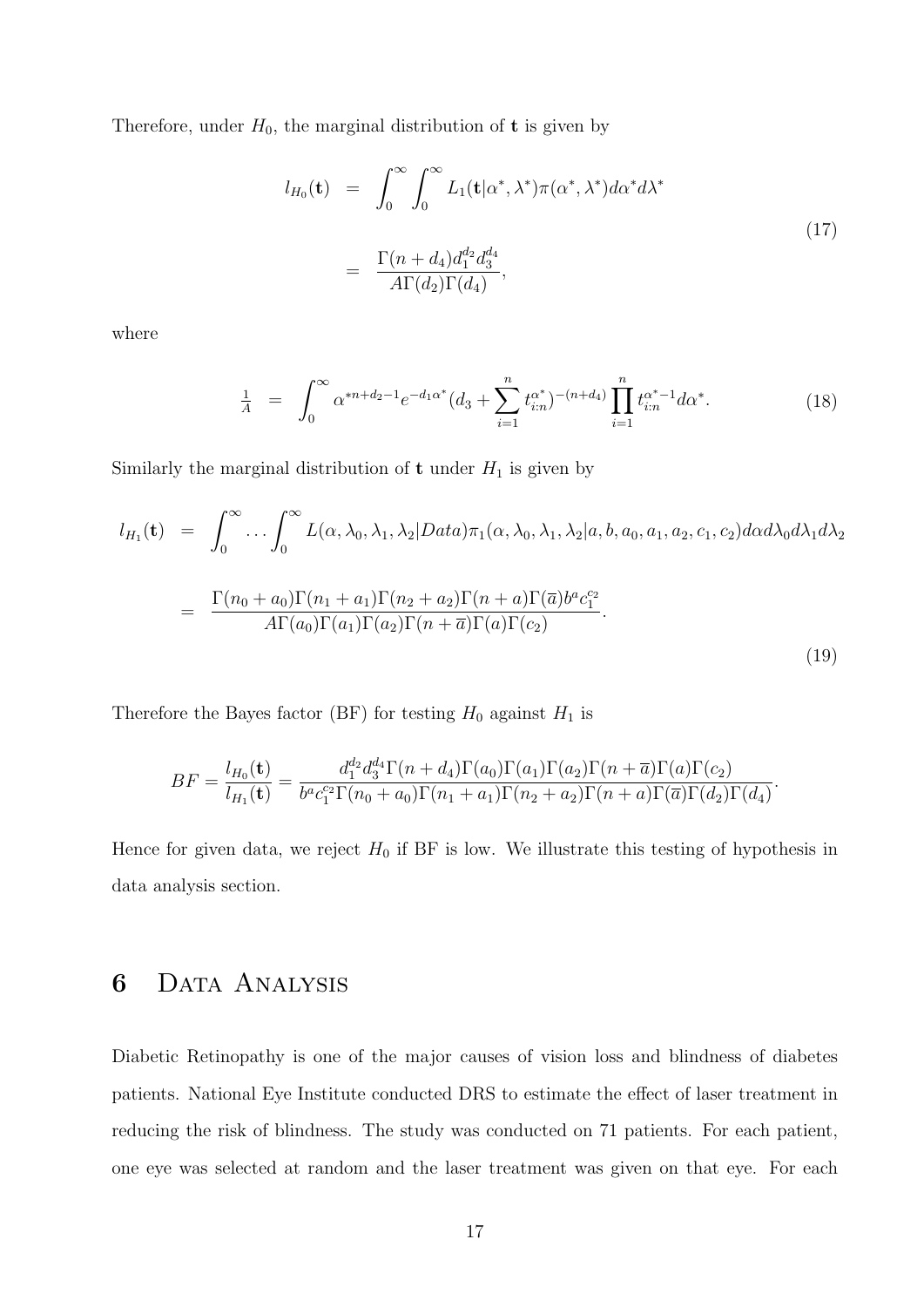patient the time to blindness and the indicator mentioning whether treated or untreated or both eyes became blind has been recorded. The main purpose of this study is to verify whether the laser treatment has any effect in delaying the onset of blindness in patients with diabetic retinopathy. The treatment or lack of treatment can be regarded as two causes of blindness, hence this data set can be treated as a competing risks data. Clearly, the two competing causes in this case cannot be taken as independent. Moreover, there is a positive probability of simultaneous occurrence of both the causes. Hence, MOBW distribution is a plausible model to analyze this data set.

We have analyzed the data after dividing the failure time by 365, i.e., by changing the unit of failure time from day to year. It is not going to affect the conclusions of the study. We have provided the Bayesian inference of the model parameters. Since we do not have any prior information on the model parameters, we have assumed proper priors which are almost non-informative as suggested by Congdon (2003). The hyper parameters are  $a = b = c_1 = c_2 = 0.001$  and  $a_0 = a_1 = a_2 = 1$ .

The Bayes estimates of  $\alpha$ ,  $\lambda_0$ ,  $\lambda_1$  and  $\lambda_2$  without assuming any order restriction are 1.5393, 0.0714, 0.1872 and 0.2207 respectively. The symmetric and HPD credible intervals without assuming order restriction are provided in Table 2. Next we analyze the data assuming  $\lambda_1 < \lambda_2$ , i.e., the expected time to blindness of the treated eye is higher than the eye without the laser treatment. The Bayes estimates of  $\alpha$ ,  $\lambda_0$ ,  $\lambda_1$  and  $\lambda_2$  assuming order restriction are 1.5388, 0.0707, 0.1789 and 0.2281, respectively. The symmetric and HPD credible intervals assuming order restriction are provided in Table 3.

Next we have checked the goodness of fit of the data using Kolmogorov-Smirnov (KS) test statistics. The KS distance between empirical and fitted CDF using Bayes estimates without order restriction is 0.0579, which indicates that the empirical and fitted CDF are very close. The p- value of the test for testing the equality of two CDFs is 0.9598, i.e., based on the data we cannot reject the hypothesis that the empirical and fitted CDF are equal. We have performed the test for order restricted case also. The KS distance and p- value in this case are 0.0572 and 0.9637 respectively. Note that the KS distance in case of order restricted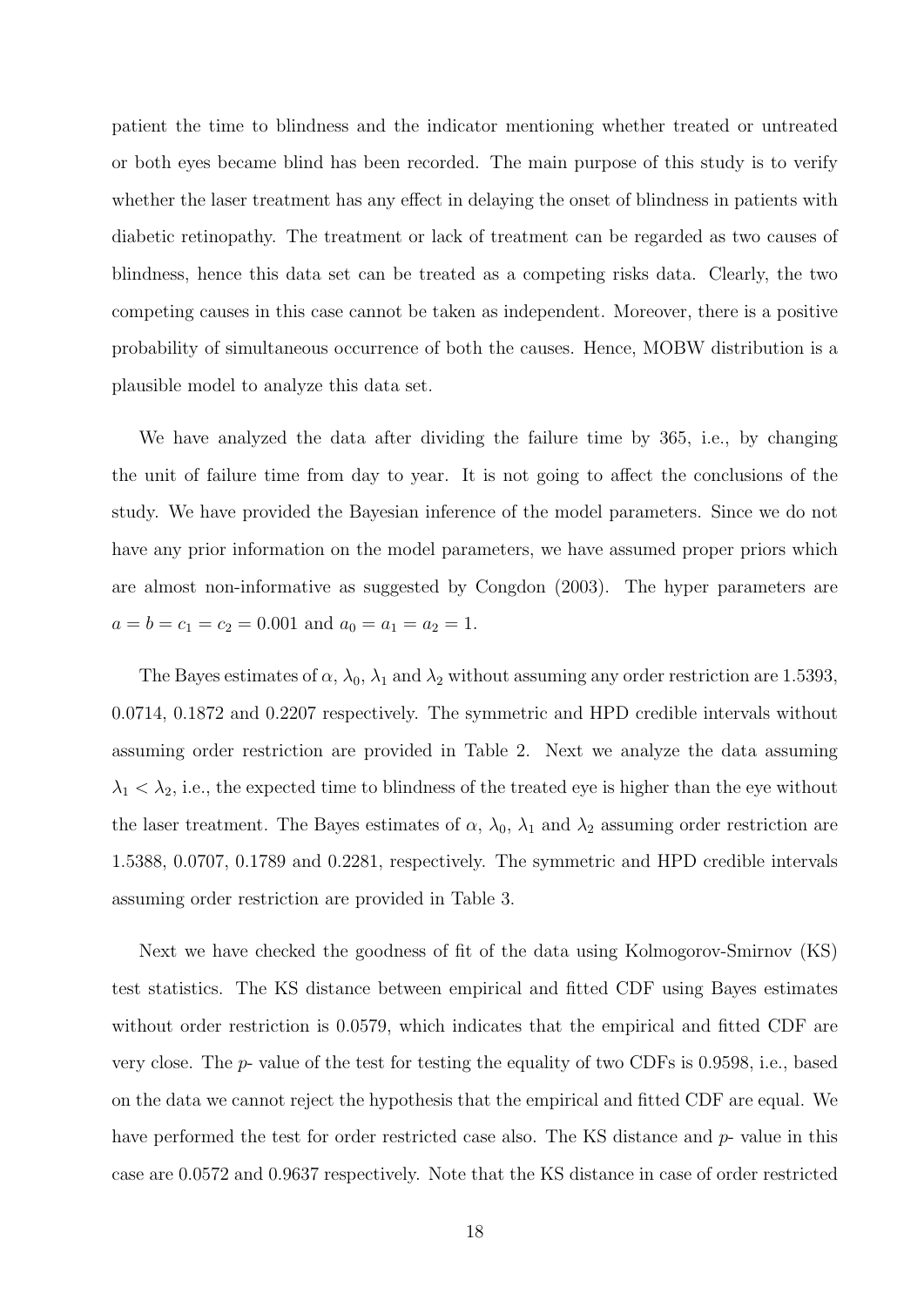| $\dot{i}$        | $\mathbf{1}$   | $\overline{2}$ | 3              | $\overline{4}$   | 5              | 6              | $\overline{7}$   | 8                | 9              | 10             | 11             | 12             |
|------------------|----------------|----------------|----------------|------------------|----------------|----------------|------------------|------------------|----------------|----------------|----------------|----------------|
| $t_{i:n}$        | 266            | 91             | 154            | 285              | 583            | 547            | 79               | 622              | 707            | 469            | 93             | 1313           |
| $\delta_i$       | 1              | $\overline{2}$ | $\overline{2}$ | $\Omega$         | $\mathbf{1}$   | $\overline{2}$ | $\mathbf{1}$     | $\overline{0}$   | $\overline{2}$ | $\overline{2}$ | $\mathbf{1}$   | $\overline{2}$ |
| $\dot{i}$        | 13             | 14             | 15             | 16               | 17             | 18             | 19               | 20               | 21             | 22             | 23             | 24             |
| $t_{i:n}$        | 805            | 344            | 790            | 125              | 777            | 306            | 415              | 307              | 637            | 577            | 178            | 517            |
| $\delta_i$       | $\overline{1}$ | $\mathbf{1}$   | $\overline{2}$ | $\overline{2}$   | $\overline{2}$ | $\mathbf{1}$   | $\mathbf{1}$     | $\overline{2}$   | $\overline{2}$ | $\overline{2}$ | 1              | $\overline{2}$ |
| $\dot{i}$        | 25             | 26             | 27             | 28               | 29             | 30             | 31               | 32               | 33             | 34             | 35             | 36             |
| $t_{i:n}$        | 272            | 1137           | 1484           | 315              | 287            | 1252           | 717              | 642              | 141            | 407            | 356            | 1653           |
| $\delta_i$       | $\overline{0}$ | $\theta$       | $\mathbf{1}$   | $\mathbf{1}$     | $\overline{2}$ | $\mathbf{1}$   | $\overline{2}$   | $\mathbf{1}$     | $\overline{2}$ | $\mathbf{1}$   | 1              | $\overline{0}$ |
| $\boldsymbol{i}$ | 37             | 38             | 39             | 40               | 41             | 42             | 43               | 44               | 45             | 46             | 47             | 48             |
| $t_{i:n}$        | 427            | 699            | 36             | 667              | 588            | 471            | 126              | 350              | 350            | 663            | 567            | 966            |
| $\delta_i$       | $\overline{2}$ | $\mathbf{1}$   | $\overline{2}$ | <sup>1</sup>     | $\overline{2}$ | $\overline{0}$ | $\mathbf{1}$     | $\overline{2}$   | $\mathbf{1}$   | $\Omega$       | $\overline{2}$ | $\overline{0}$ |
| $\it i$          | 49             | 50             | 51             | 52               | 53             | 54             | 55               | 56               | 57             | 58             | 59             | 60             |
| $t_{i:n}$        | 203            | 84             | 392            | 1140             | 901            | 1247           | 448              | 904              | 276            | 520            | 485            | 248            |
| $\delta_i$       | $\overline{0}$ | $\mathbf{1}$   | $\mathbf{1}$   | $\boldsymbol{2}$ | $\mathbf{1}$   | $\overline{0}$ | $\boldsymbol{2}$ | $\boldsymbol{2}$ | $\mathbf{1}$   | $\mathbf{1}$   | $\overline{2}$ | $\overline{2}$ |
| $\ddot{i}$       | 61             | 62             | 63             | 64               | 65             | 66             | 67               | 68               | 69             | 70             | 71             |                |
| $t_{i:n}$        | 503            | 423            | 285            | 315              | 727            | 210            | 409              | 584              | 355            | 1302           | 227            |                |
| $\delta_i$       | $\blacksquare$ | $\overline{2}$ | $\overline{2}$ | $\overline{2}$   | $\overline{2}$ | $\overline{2}$ | $\overline{2}$   | $\mathbf{1}$     | $\mathbf{1}$   | $\mathbf{1}$   | $\overline{2}$ |                |

Table 1: Diabetic Retinopathy Data.

Table 2: Symmetric and HPD CRIs of diabetic retinopathy data set (Without order restriction).

|            |       |        | $\alpha$ |        | $\lambda_0$ |        | $\lambda_1$ |        | $\lambda_2$ |
|------------|-------|--------|----------|--------|-------------|--------|-------------|--------|-------------|
| CI         | Level | LL     | UL       | LL     | UL          | LL     | UL          | LL     | UL          |
| Symmetric  | 90%   | 1.2562 | 1.8847   | 0.0369 | 0.1159      | 0.1199 | 0.2675      | 0.1435 | 0.3123      |
|            | 95%   | 1.2244 | 1.9261   | 0.0324 | 0.1270      | 0.1113 | 0.2853      | 0.1336 | 0.3313      |
|            | 99%   | 1.1611 | 2.0080   | 0.0249 | 0.1527      | 0.0932 | 0.3211      | 0.1160 | 0.3694      |
| <b>HPD</b> | 90%   | 1.2518 | 1.8773   | 0.0310 | 0.1079      | 0.1127 | 0.2567      | 0.1334 | 0.2989      |
|            | 95%   | 1.2167 | 1.9139   | 0.0271 | 0.1186      | 0.1054 | 0.2772      | 0.1276 | 0.3210      |
|            | 99%   | 1.1568 | 1.9979   | 0.0203 | 0.1434      | 0.0892 | 0.3123      | 0.1108 | 0.3593      |

Table 3: Symmetric and HPD CRIs of diabetic retinopathy data set (Order restricted).

|            |        |        | $\alpha$ |        | $\lambda_0$ |        | $\lambda_1$ |        | $\lambda_2$ |
|------------|--------|--------|----------|--------|-------------|--------|-------------|--------|-------------|
| СI         | Level  | LL     | UL       | LL     | UL          | LL     | UL          | LL     | UL          |
| Symmetric  | 90%    | 1.2525 | 1.8805   | 0.0371 | 0.1134      | 0.1201 | 0.2458      | 0.1580 | 0.3097      |
|            | $95\%$ | 1.2189 | 1.9137   | 0.0330 | 0.1243      | 0.1114 | 0.2612      | 0.1478 | 0.3278      |
|            | 99%    | 1.1508 | 1.9785   | 0.0261 | 0.1448      | 0.0977 | 0.2881      | 0.1296 | 0.3598      |
| <b>HPD</b> | 90%    | 1.2512 | 1.8769   | 0.0306 | 0.1039      | 0.1155 | 0.2394      | 0.1535 | 0.3026      |
|            | 95%    | 1.2123 | 1.9043   | 0.0306 | 0.1165      | 0.1065 | 0.2527      | 0.1432 | 0.3207      |
|            | 99%    | 1.1475 | 1.9746   | 0.0228 | 0.1333      | 0.0938 | 0.2782      | 0.1258 | 0.3543      |

inference is smaller than the without order restricted inference. The graphical representation of empirical and fitted CDF is provided in Figure 1.

Next we have tested the hypothesis that there is no significance difference between two causes of failure, i.e., we have tested the null hypothesis  $H_0 : \lambda_1 = \lambda_2$  against the alternative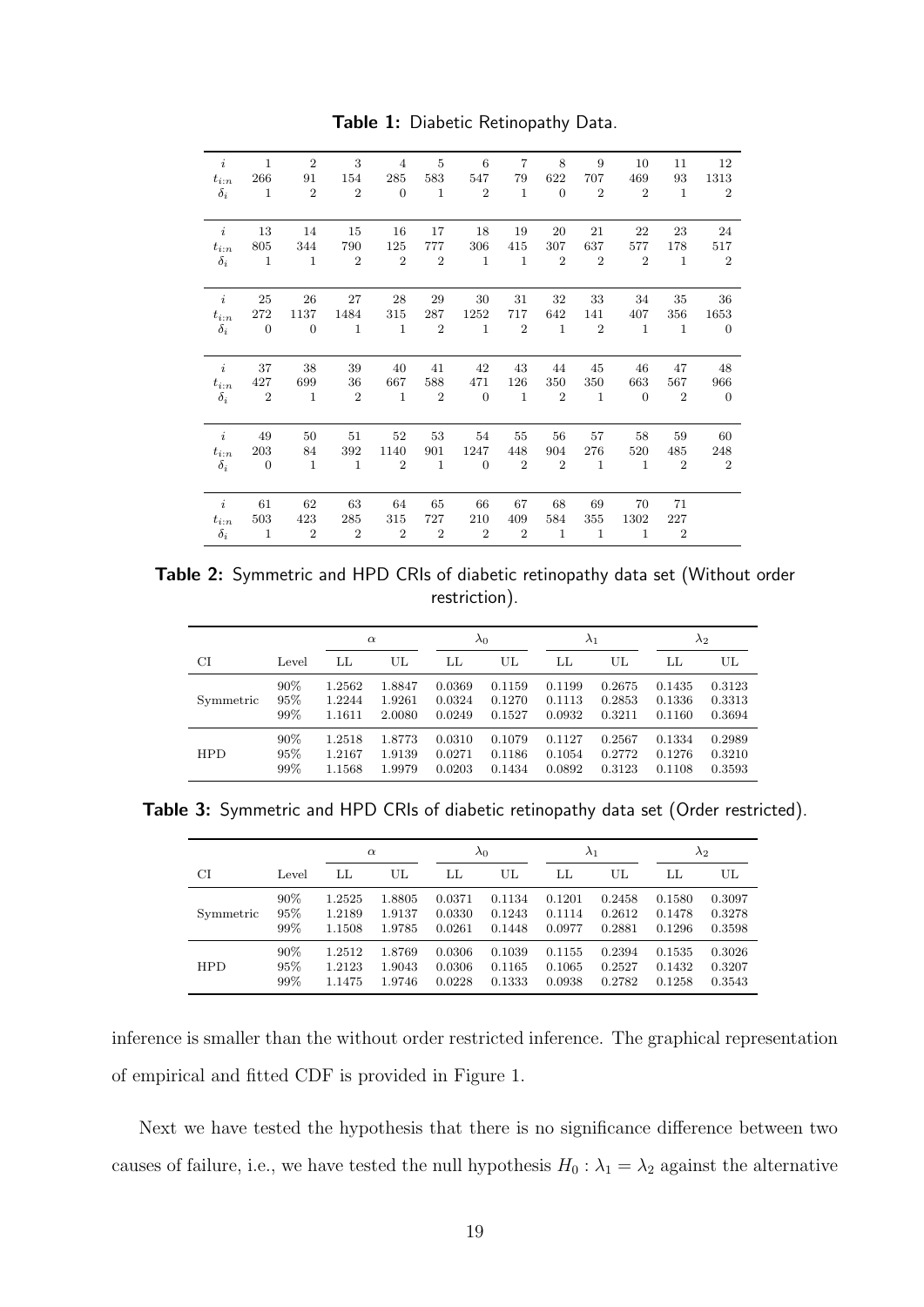

Figure 1: Plot of Empirical CDF and Fitted CDF for diabetic retinopathy data set.

 $H_1 : \lambda_1 \neq \lambda_2$  using the method proposed in Section 5. The Bayes factor for the given data using almost non-informative prior is  $2.326479 \times 10^{32}$ . Since the BF is very high, we conclude that two causes are not significantly different. Therefore, the conclusion from the study is that the laser treatment does not have any effect in delaying the onset of blindness to the patients with diabetic retinopathy.

Now, we consider the data without the causes of failure and fitted the data assuming Weibull distribution with shape parameter  $\alpha^*$  and scale parameter  $\lambda^*$ . Assuming almost non-informative gamma prior for both  $\alpha^*$  and  $\lambda^*$ , the Bayes estimates of  $\alpha^*$  and  $\lambda^*$  are respectively 1.5358 and 0.4795. The KS distance and p-value of the fit are respectively 0.0582 and 0.9581, which indicates the good fit of the data. The empirical and the fitted CDF of the data assuming Weibull distribution is presented in Figure 2. This can be used to estimate  $E(T)$ , i.e. the expected time to the onset of blindness, or to estimate  $E(T|T > a)$ , for some  $a > 0$ , etc.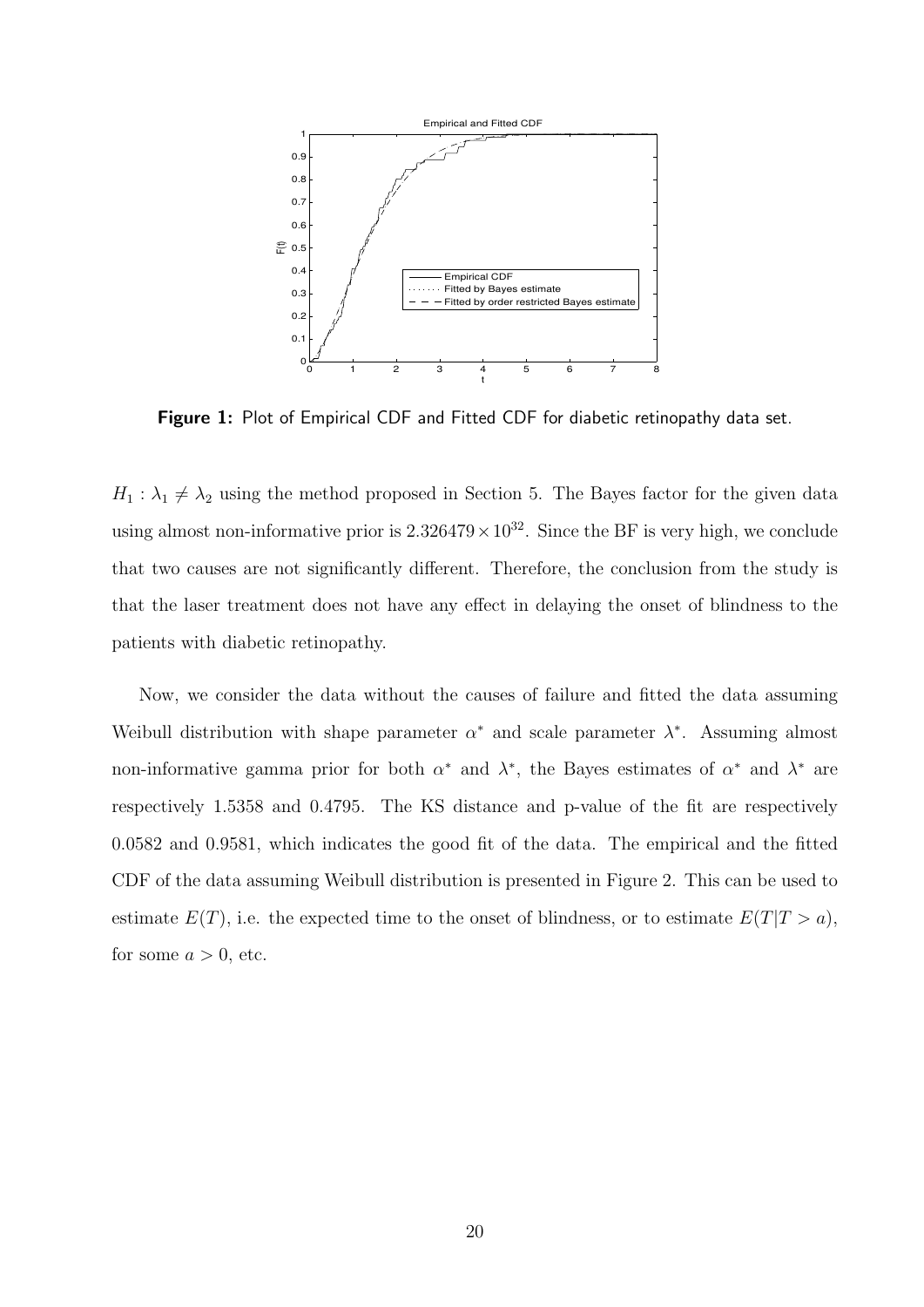

Figure 2: Plot of Empirical CDF and Fitted CDF assuming equality of two causes of failure.

## 7 Simulation

In this section we provide an extensive simulation study based on complete sample to verify how the proposed estimators behave for different sample sizes and for different set of parameters. Simulation results are provided for both, without order restriction and with order restriction on scale parameters. We consider three sets of parameter values of  $(\alpha, \lambda_0, \lambda_1, \lambda_2)$ : Set I (2.0, 0.5, 1.0, 1.2), Set II (2.0, 1.0, 1.0, 1.2) and Set III (2.0, 1.5, 1.0, 1.2). We have taken  $n = 30, 40, 50$ . We have considered almost non-informative proper priors, as suggested by Congdon (2003); the hyper parameters are  $a = b = c_1 = c_2 = 0.001$  and  $a_0 = a_1 = a_2 = 1$ . We provide the average estimates (AEs) along with the mean square errors (MSEs) of the model parameters. The average lengths (AL) and coverage percentages (CP) of 95% symmetric and highest posterior density (HPD) credible intervals are also provided. All the simulation results are provided from Table 4 to Table 9 and the results are based on 5000 replications.

Some of the points are very clear from the simulation experiments. Both biases and MSEs are decreases with the increase of sample size  $n$  and hence it indicates the consistency of the estimator. If we observe the ALs and CPs of different credible intervals, in all the cases CPs are closed to the nominal values and ALs are decreases with the increase of  $n$ . Now if we compare the inference based on partially order restriction on scale parameters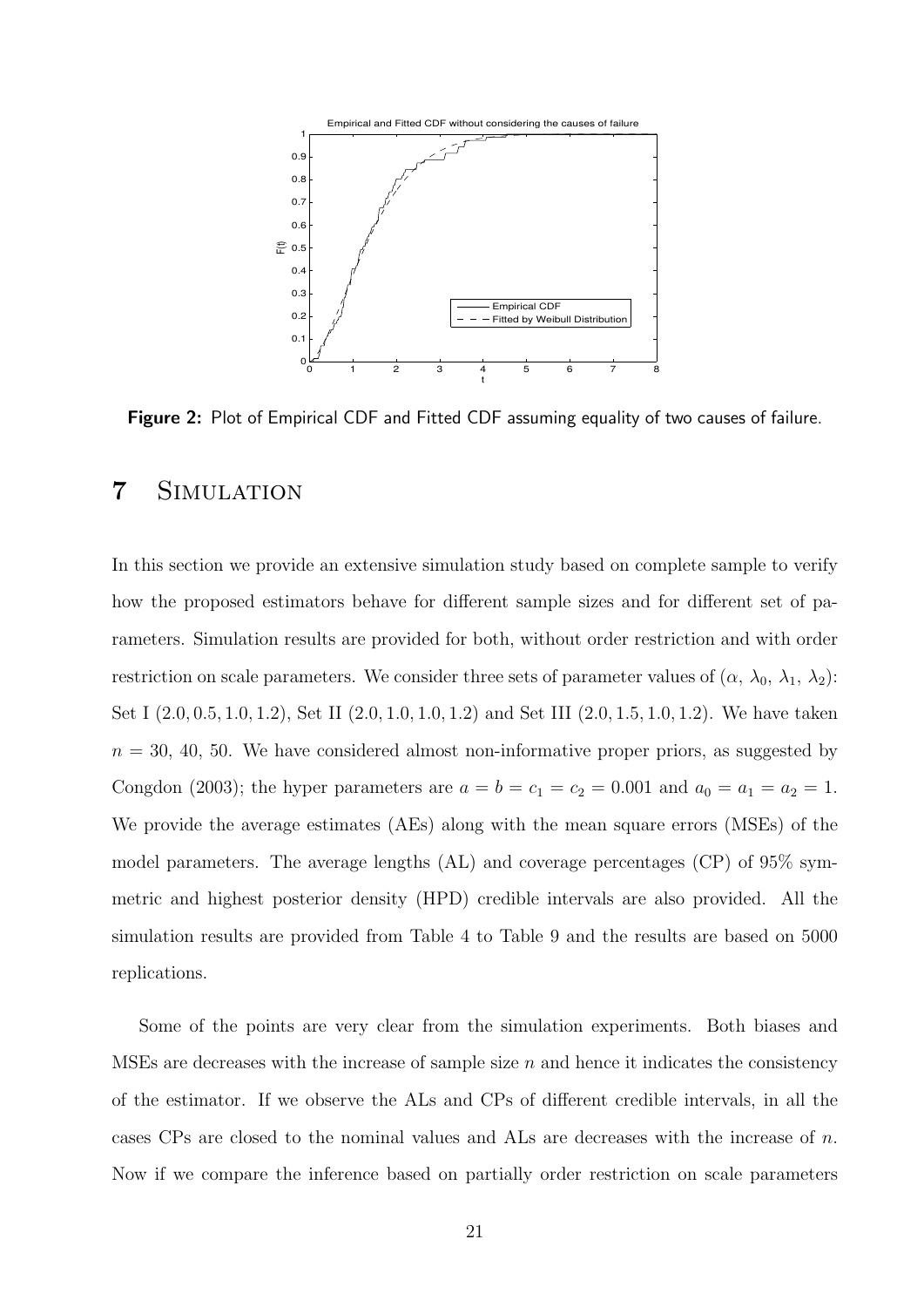with unrestricted inference then it has been observed that order restricted inference provides lower MSEs for  $\lambda_1$  and  $\lambda_2$  than unrestricted inference. Also the ALs of different CRIs of  $\lambda_1$ and  $\lambda_2$  under order restricted inference is is lower than that of unrestricted inference.

|             |             |       | $\alpha$   |       | $\lambda_0$ |       | $\lambda_1$ |       | $\lambda_2$ |
|-------------|-------------|-------|------------|-------|-------------|-------|-------------|-------|-------------|
| $\mathbf n$ | $\lambda_0$ | AЕ    | <b>MSE</b> | AE    | <b>MSE</b>  | AE    | MSE         | AE    | MSE         |
| 30          | 0.5         | 2.035 | 0.091      | 0.569 | 0.062       | 1.050 | 0.120       | 1.232 | 0.150       |
| 40          | 0.5         | 2.027 | 0.067      | 0.546 | 0.039       | 1.033 | 0.083       | 1.226 | 0.101       |
| 50          | 0.5         | 2.013 | 0.053      | 0.538 | 0.032       | 1.034 | 0.068       | 1.214 | 0.079       |
|             |             |       |            |       |             |       |             |       |             |
| 30          | 1.0         | 2.031 | 0.091      | 1.071 | 0.156       | 1.074 | 0.162       | 1.270 | 0.194       |
| 40          | 1.0         | 2.023 | 0.067      | 1.054 | 0.108       | 1.058 | 0.105       | 1.241 | 0.131       |
| 50          | 1.0         | 2.018 | 0.052      | 1.047 | 0.085       | 1.042 | 0.081       | 1.240 | 0.101       |
|             |             |       |            |       |             |       |             |       |             |
| 30          | 1.5         | 2.036 | 0.091      | 1.608 | 0.375       | 1.108 | 0.215       | 1.316 | 0.256       |
| 40          | 1.5         | 2.019 | 0.066      | 1.562 | 0.212       | 1.077 | 0.139       | 1.271 | 0.167       |
| 50          | 1.5         | 2.015 | 0.050      | 1.546 | 0.156       | 1.056 | 0.094       | 1.254 | 0.118       |

Table 4: Without order restricted Bayes estimates along with the corresponding mean square errors  $(\alpha = 2.0, \lambda_1 = 1.0, \lambda_2 = 1.2).$ 

Table 5: Order restricted Bayes estimates along with the corresponding mean square errors  $(\alpha = 2.0, \lambda_1 = 1.0, \lambda_2 = 1.2).$ 

|             |             | $\alpha$ |       |       | $\lambda_0$ |       | $\lambda_1$ |       | $\lambda_2$ |
|-------------|-------------|----------|-------|-------|-------------|-------|-------------|-------|-------------|
| $\mathbf n$ | $\lambda_0$ | AЕ       | MSE   | AЕ    | <b>MSE</b>  | AE    | <b>MSE</b>  | AЕ    | MSE         |
| 30          | 0.5         | 2.041    | 0.095 | 0.570 | 0.062       | 0.939 | 0.066       | 1.352 | 0.147       |
| 40          | 0.5         | 2.033    | 0.069 | 0.545 | 0.041       | 0.949 | 0.046       | 1.317 | 0.097       |
| 50          | 0.5         | 2.016    | 0.052 | 0.537 | 0.033       | 0.952 | 0.036       | 1.286 | 0.065       |
|             |             |          |       |       |             |       |             |       |             |
| 30          | 1.0         | 2.041    | 0.096 | 1.081 | 0.166       | 0.950 | 0.084       | 1.406 | 0.204       |
| 40          | 1.0         | 2.024    | 0.068 | 1.051 | 0.107       | 0.959 | 0.063       | 1.360 | 0.135       |
| 50          | 1.0         | 2.022    | 0.055 | 1.039 | 0.081       | 0.959 | 0.045       | 1.321 | 0.091       |
|             |             |          |       |       |             |       |             |       |             |
| 30          | 1.5         | 2.040    | 0.096 | 1.615 | 0.350       | 0.964 | 0.114       | 1.453 | 0.289       |
| 40          | $1.5\,$     | 2.027    | 0.069 | 1.567 | 0.216       | 0.957 | 0.071       | 1.383 | 0.163       |
| 50          | 1.5         | 2.015    | 0.052 | 1.552 | 0.168       | 0.960 | 0.055       | 1.346 | 0.115       |

Table 6: Coverage percentage and average length of 95% symmetric CRIs (Without order restricted,  $\alpha = 2.0$ ,  $\lambda_1 = 1.0$ ,  $\lambda_2 = 1.2$ ).

|             |             | $\alpha$ |       |                         | $\lambda_0$ |       | $\lambda_1$ |       | $\lambda_2$ |
|-------------|-------------|----------|-------|-------------------------|-------------|-------|-------------|-------|-------------|
| $\mathbf n$ | $\lambda_0$ | AL       | CP    | $\mathop{\mathrm{ALL}}$ | CP          | AL    | CP          | AL    | CP          |
| 30          | 0.5         | 1.441    | 98.54 | 0.920                   | 95.72       | 1.331 | 96.08       | 1.472 | 95.78       |
| 40          | 0.5         | 1.257    | 98.68 | 0.777                   | 96.30       | 1.133 | 95.70       | 1.259 | 95.70       |
| 50          | 0.5         | 1.124    | 98.62 | 0.691                   | 95.18       | 1.013 | 95.38       | 1.116 | 95.84       |
|             |             |          |       |                         |             |       |             |       |             |
| 30          | 1.0         | 1.437    | 98.38 | 1.518                   | 95.96       | 1.522 | 96.10       | 1.695 | 96.18       |
| 40          | 1.0         | 1.253    | 98.30 | 1.290                   | 95.92       | 1.294 | 96.64       | 1.433 | 95.98       |
| 50          | 1.0         | 1.128    | 98.74 | 1.149                   | 96.00       | 1.145 | 96.16       | 1.278 | 95.98       |
|             |             |          |       |                         |             |       |             |       |             |
| 30          | 1.5         | 1.442    | 98.34 | 2.231                   | 96.08       | 1.733 | 96.02       | 1.941 | 96.50       |
| 40          | 1.5         | 1.250    | 98.70 | 1.850                   | 96.12       | 1.447 | 96.36       | 1.612 | 96.28       |
| 50          | 1.5         | 1.126    | 98.76 | 1.631                   | 96.84       | 1.270 | 96.62       | 1.420 | 96.58       |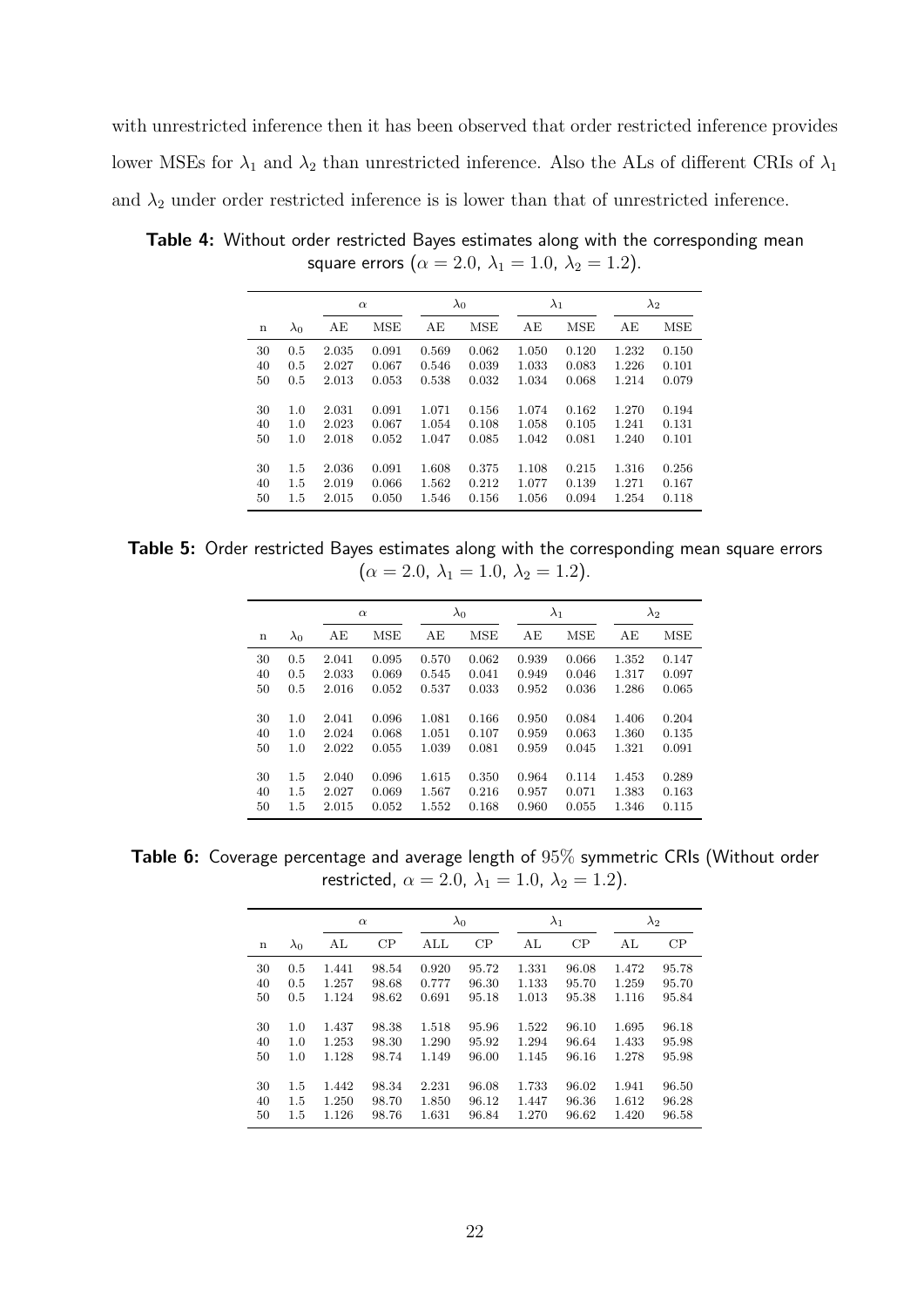|             |             | $\alpha$ |       |       | $\lambda_0$ |       | $\lambda_1$ |       | $\lambda_2$ |
|-------------|-------------|----------|-------|-------|-------------|-------|-------------|-------|-------------|
| $\mathbf n$ | $\lambda_0$ | AL       | CP    | ALL   | CP          | AL    | CP          | AL    | CP          |
| 30          | 0.5         | 1.434    | 98.48 | 0.871 | 94.96       | 1.284 | 95.12       | 1.423 | 94.68       |
| 40          | 0.5         | 1.251    | 98.64 | 0.745 | 95.50       | 1.103 | 94.86       | 1.228 | 95.00       |
| 50          | 0.5         | 1.121    | 98.58 | 0.668 | 94.88       | 0.991 | 94.96       | 1.093 | 94.84       |
|             |             |          |       |       |             |       |             |       |             |
| 30          | 1.0         | 1.430    | 98.46 | 1.449 | 95.02       | 1.453 | 95.14       | 1.624 | 95.38       |
| 40          | 1.0         | 1.248    | 98.26 | 1.246 | 95.60       | 1.249 | 96.02       | 1.387 | 95.22       |
| 50          | 1.0         | 1.124    | 98.76 | 1.116 | 95.72       | 1.113 | 95.58       | 1.245 | 95.72       |
|             |             |          |       |       |             |       |             |       |             |
| 30          | 1.5         | 1.435    | 98.28 | 2.124 | 95.80       | 1.636 | 95.40       | 1.841 | 95.48       |
| 40          | 1.5         | 1.245    | 98.72 | 1.785 | 95.62       | 1.387 | 95.48       | 1.549 | 95.68       |
| 50          | 1.5         | 1.122    | 98.74 | 1.584 | 95.82       | 1.227 | 96.10       | 1.375 | 96.26       |

Table 7: Coverage percentage and average length of 95% HPD CRIs (Without order restricted,  $\alpha = 2.0$ ,  $\lambda_1 = 1.0$ ,  $\lambda_2 = 1.2$ ).

Table 8: Coverage percentage and average length of 95% symmetric CRIs (Order restricted,  $\alpha = 2.0$ ,  $\lambda_1 = 1.0$ ,  $\lambda_2 = 1.2$ ).

|             |             | $\alpha$ |       |                         | $\lambda_0$ |       | $\lambda_1$ |       | $\lambda_2$ |
|-------------|-------------|----------|-------|-------------------------|-------------|-------|-------------|-------|-------------|
| $\mathbf n$ | $\lambda_0$ | AL       | CP    | $\mathop{\mathrm{ALL}}$ | CP          | AL    | CP          | AL    | CP          |
| 30          | 0.5         | 1.445    | 98.14 | 0.886                   | 94.24       | 1.024 | 93.94       | 1.388 | 97.22       |
| 40          | 0.5         | 1.261    | 98.12 | 0.744                   | 94.56       | 0.885 | 95.12       | 1.162 | 97.22       |
| 50          | 0.5         | 1.126    | 98.76 | 0.658                   | 93.88       | 0.787 | 95.26       | 1.011 | 97.34       |
|             |             |          |       |                         |             |       |             |       |             |
| 30          | 1.0         | 1.447    | 98.44 | 1.496                   | 95.16       | 1.174 | 94.50       | 1.628 | 97.22       |
| 40          | 1.0         | 1.253    | 98.04 | 1.255                   | 95.56       | 1.013 | 95.44       | 1.354 | 96.72       |
| 50          | 1.0         | 1.130    | 98.44 | 1.105                   | 95.66       | 0.899 | 95.74       | 1.172 | 97.42       |
|             |             |          |       |                         |             |       |             |       |             |
| 30          | 1.5         | 1.445    | 98.32 | 2.190                   | 95.94       | 1.323 | 95.04       | 1.863 | 97.08       |
| 40          | 1.5         | 1.256    | 98.26 | 1.814                   | 95.76       | 1.118 | 95.56       | 1.516 | 97.32       |
| 50          | 1.5         | 1.125    | 98.62 | 1.598                   | 95.60       | 0.996 | 96.04       | 1.318 | 97.72       |

Table 9: Coverage percentage and average length of 95% HPD CRIs (Partially Order restricted,  $\alpha = 2.0$ ,  $\lambda_1 = 1.0$ ,  $\lambda_2 = 1.2$ ).

|    |             |       | $\alpha$ |                         | $\lambda_0$ |       | $\lambda_1$ | $\lambda_2$ |       |
|----|-------------|-------|----------|-------------------------|-------------|-------|-------------|-------------|-------|
| n  | $\lambda_0$ | AL    | CP       | $\mathop{\mathrm{ALL}}$ | CP          | AL    | CP          | AL          | CP    |
| 30 | 0.5         | 1.433 | 98.02    | 0.834                   | 93.56       | 0.984 | 91.54       | 1.338       | 97.70 |
| 40 | 0.5         | 1.251 | 98.20    | 0.709                   | 93.98       | 0.856 | 92.80       | 1.128       | 97.60 |
| 50 | 0.5         | 1.118 | 98.78    | 0.631                   | 93.20       | 0.766 | 93.04       | 0.984       | 97.58 |
|    |             |       |          |                         |             |       |             |             |       |
| 30 | 1.0         | 1.434 | 98.34    | 1.415                   | 94.24       | 1.117 | 91.58       | 1.557       | 98.18 |
| 40 | 1.0         | 1.243 | 97.94    | 1.201                   | 94.56       | 0.974 | 93.34       | 1.305       | 98.16 |
| 50 | 1.0         | 1.122 | 98.30    | 1.065                   | 94.80       | 0.869 | 93.48       | 1.136       | 98.08 |
| 30 | 1.5         | 1.433 | 98.36    | 2.069                   | 94.72       | 1.246 | 92.22       | 1.767       | 98.50 |
| 40 | 1.5         | 1.246 | 98.30    | 1.735                   | 94.90       | 1.066 | 93.02       | 1.455       | 98.24 |
| 50 | 1.5         | 1.117 | 98.62    | 1.540                   | 95.04       | 0.957 | 93.72       | 1.272       | 98.16 |

## 8 CONCLUSION

In this article we have provided the Bayesian inference of a dependent competing risk model. We assume Marshall-Olkin bivariate Weibull distribution to explain the dependency structure between two causes of failure. Bayesian inference has been provided under two scenario,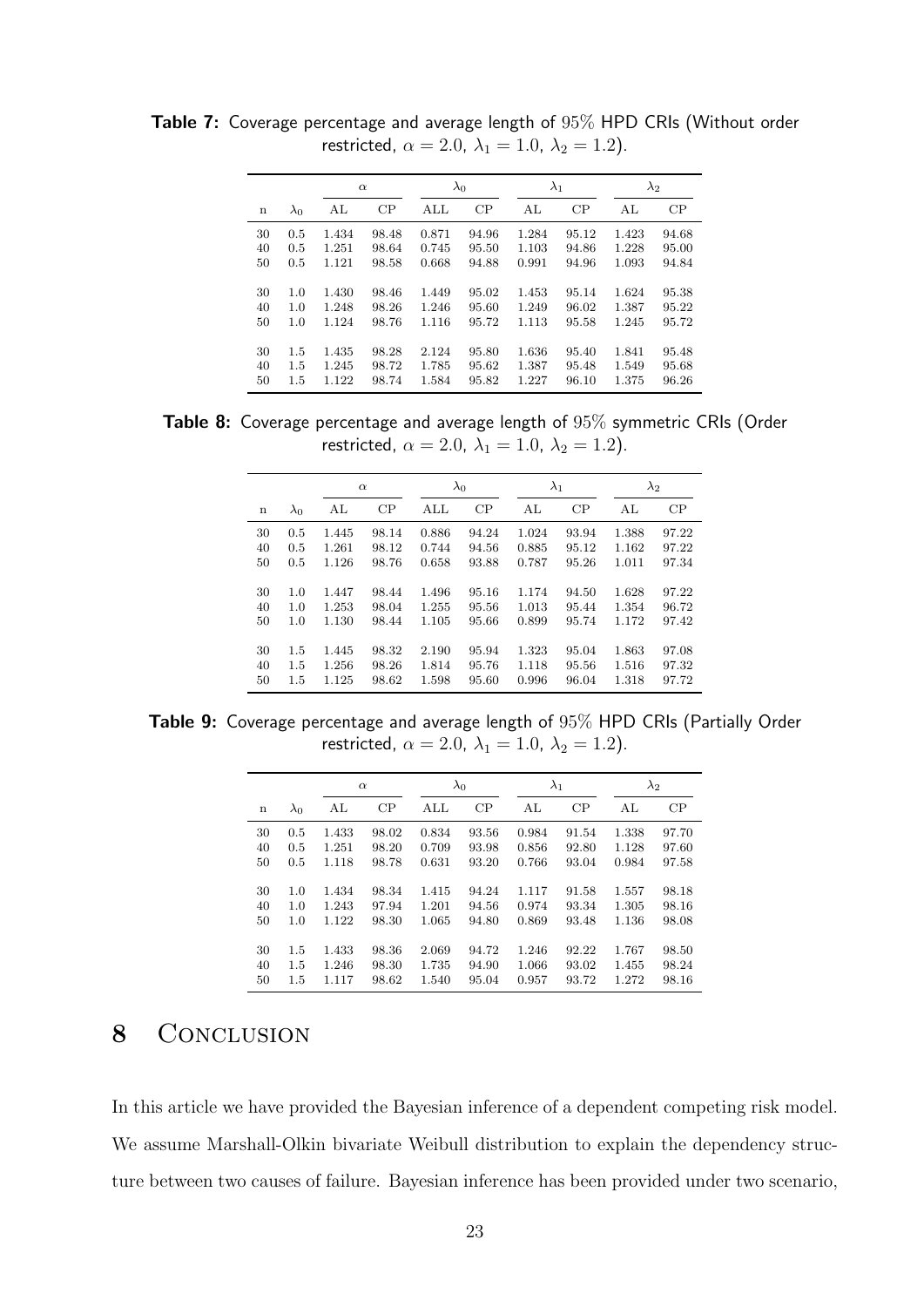in one case we assume order restriction between two causes of failures and in other case we do not assume any order restriction. We have also shown that the inference procedure for both the cases can easily be extended to different censoring schemes. We propose to use Bayes factor to test the hypothesis that there is no significant difference between two causes of failure. An extensive simulation results and a data analysis shows that the proposed method works quite well. If it is known apriori that one cause of failure is higher risk than the other then it is better to use the order restricted inference.

## References

- [1] Balakrishnan, N., Beutner, E. and Kateri, M. (2009), "Order restricted inference for exponential step-stress models", IEEE Transactions on Reliability, vol. 58, 132–142.
- [2] Congdon, P. (2003), Applied Bayesian Modeling, John Wiley and Sons, New York.
- [3] Cox D. R. (1959), "The analysis of exponentially distributed lifetimes with two types of failures", Journal of the Royal Statistical Society Series B, vol. 21, 411 - 421.
- [4] Crowder M. (2001), Classical Competing Risks Model, Chapman & Hall, New York.
- [5] Devroye, L. (1884) "A simple algorithm for generating random variables with logconcave density", Computing, vol. 33, 247–257.
- [6] , Dey, A.K and Kundu, D. (2009), "Estimating the parameters of the Marshall-Olkin bivariate Weibull distribution by EM algorithm", Computational Statistics and Data Analysis, vol. 53, 956–965.
- [7] Feizjavdian, S.H. and Hashemi, R. (2015), Analysis of dependent competing risks in presence of progressive hybrid censoring using Marshall-Olkin bivariate Weibull distribution", Computational Statistics and Data Analysis, vol. 82, 19–34.
- [8] Kundu, D. and Gupta, A.K. (2013), "Bayes estimation for the Marshall-Olkin bivariate Weibull distribution", *Computational Statistics and Data Analysis*, vol. 57, 271–281.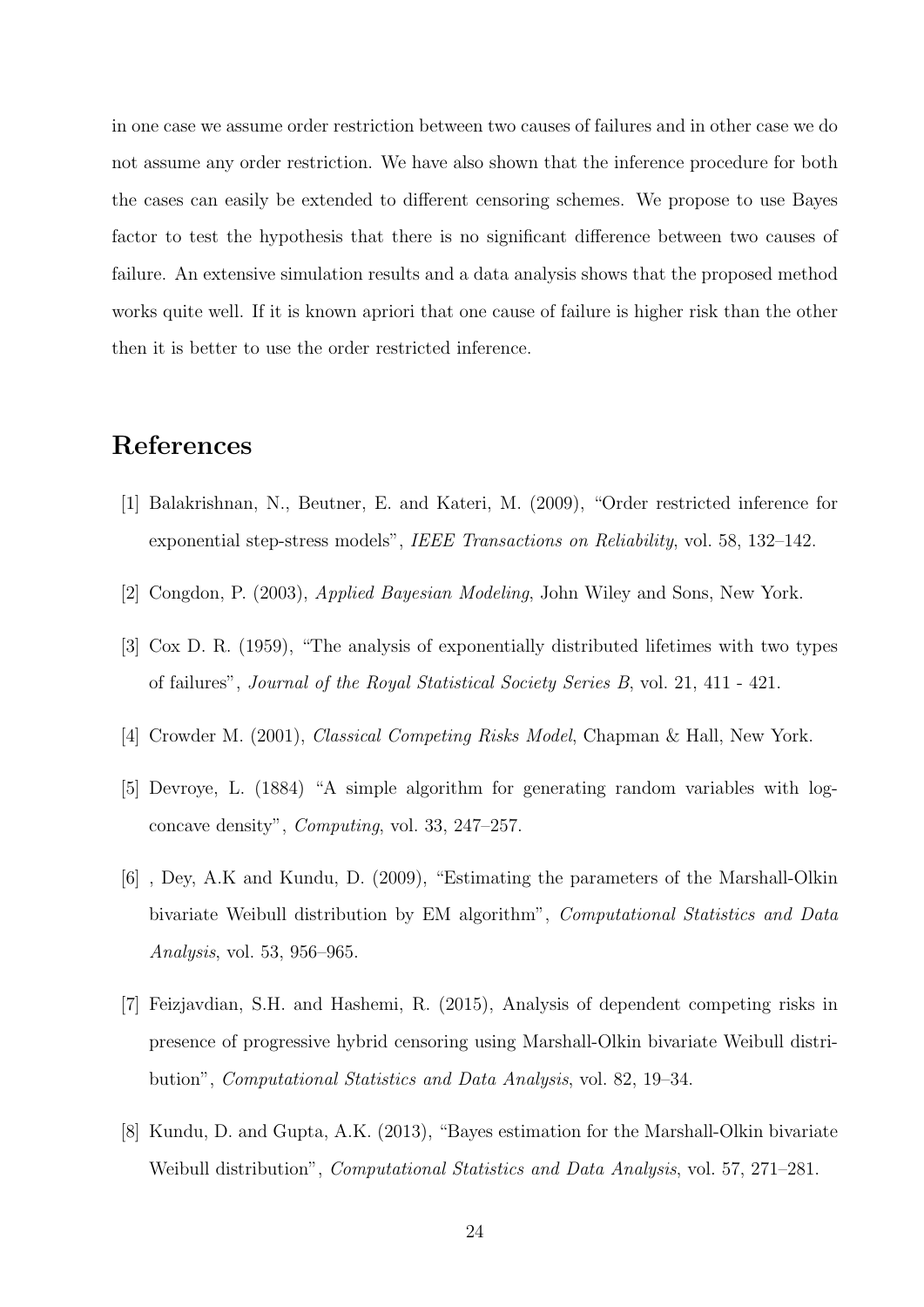- [9] Jose, K.K., Ristic, M.M. and Joseph, A. (2011), "Marshall-Olkin bivariate Weibull distributions and processes", Statistical Papers, vol. 52, 789–798.
- [10] Kalbfleish, J.D. and Prentice, R.L. (1980), The Statistical Analysis of the Failure Time Data, Wiley, New York.
- [11] Kinderman, A.J. and Monahan, F.J. (1977) "Computer generation of random variables using the ratio of uniform deviates", ACM Trans. Math. Software, vol. 3, 257–260.
- [12] Kundu, D. (2004), "Parameter estimation of the partially complete time and type of failure data", Biometrical Journal, vol. 46, 165–179.
- [13] Kundu, D. and Pradhan, B. (2011), "Bayesian analysis of progressively censored competing risk data", Sankhya, Ser. B, vol. 73, 276–296.
- [14] Lawless, J.F. (1982), Statistical Models and Methods for Lifetime Data, Wiley, New York.
- [15] Lu, J-C. (1989), "Weibull extension of the Freund and Marshall-Olkin bivariate exponential model", IEEE Transactions on Reliability, vol. 38, 615–619.
- [16] Marshall, A.W. and Olkin, I. (1967), "A multivariate exponential distribution", Journal of the American Statistical Association, vol. 62, 30 – 44.
- [17] Mondal, S. and Kundu, D. (2020), "Bayesian inference for Weibull distribution under the balanced joint Type-II progressive censoring scheme", American Journal of Mathematical and Management Sciences, vol. 39, 56–74.
- [18] Pena, A. and Gupta, A.K. (1990), "Bayes estimation for the Marshall-Olkin exponential distribution", *Journal of the Royal Statistical Society*, Ser B, vol. 52, 379-389.
- [19] Prentice, R. L., Kalbfleish, J. D., Peterson, Jr. A. V., Flurnoy, N., Farewell, V. T., Breslow, N. E. (1978), "The analysis of failure times in presence of competing risks", Biometrics, vol. 34, 541 - 554.